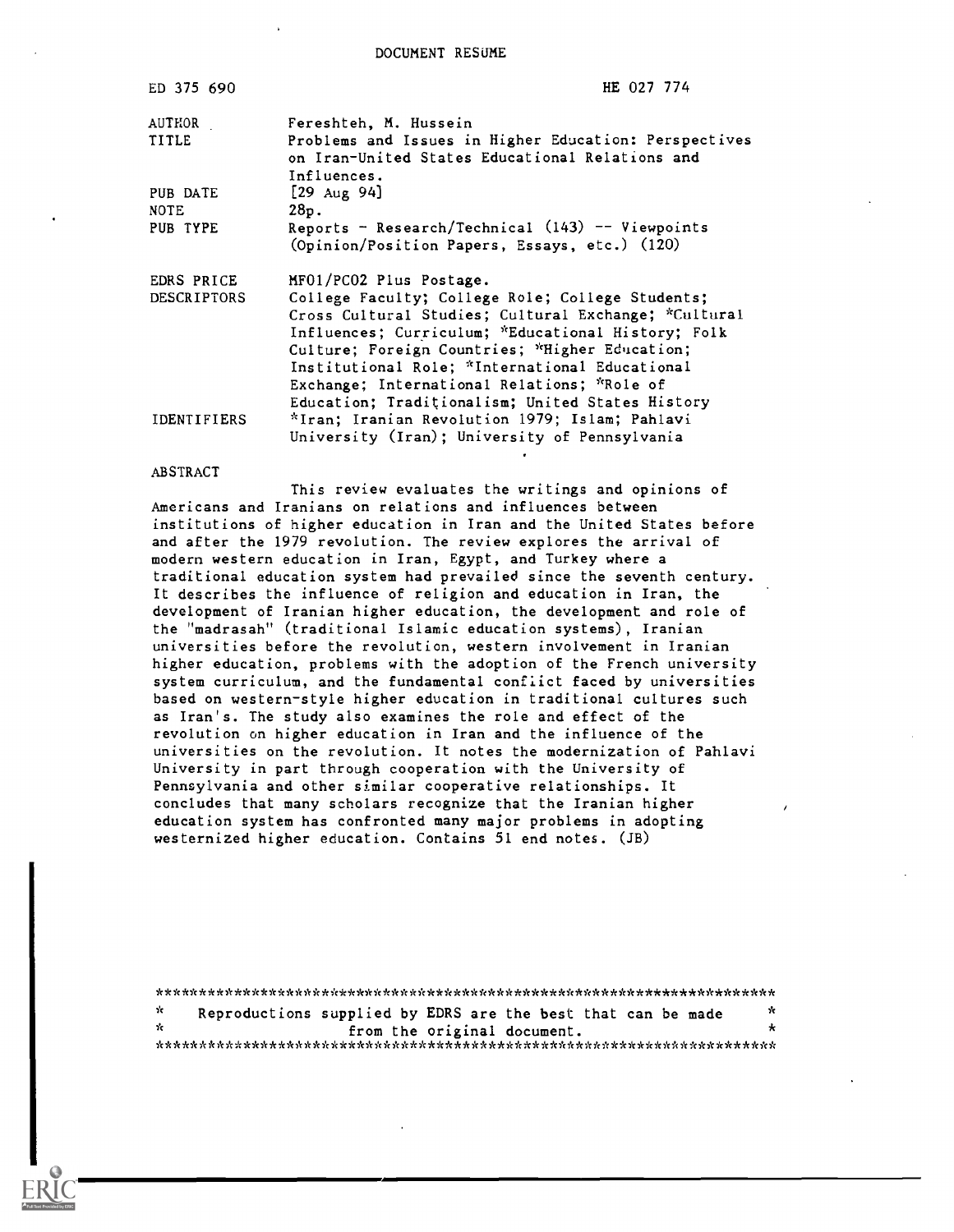# PROBLEMS AND ISSUES IN HIGHER EDUCATION: PERSPECTIVES ON IRAN-UNITED STATES EDUCATIONAL RELATIONS AND YNFLUENCES

N. HUSSEIN FERESHTEH

Ċ

 $\sim$   $\sim$ 

U S. DEPARTMENT OF EDUCATION<br>Office of Educational Hissourch and Improvement<br>EDUCATIONAL RESOURCES INFORMATION

CENTER IERICI This document hag been reproduced as received from the person or oroanfratIon yngmatingit

Minor changes have been made to<br>improve reproduction quality

 $\bullet$ 

Points of view or opinions stated in this<br>document do not nerossarily represent<br>official OERI position or policy

'PERMISSION TO REPRODUCE THIS MATERIAL HAS BEEN GRANTED BY M. Hussein Fereshteh

TO THE EDUCATIONAL RESOURCES INFORMATION CENTER (ERIC)."

 $\mathcal Z$  **BEST COPY AVAILABLE** 

 $\bullet$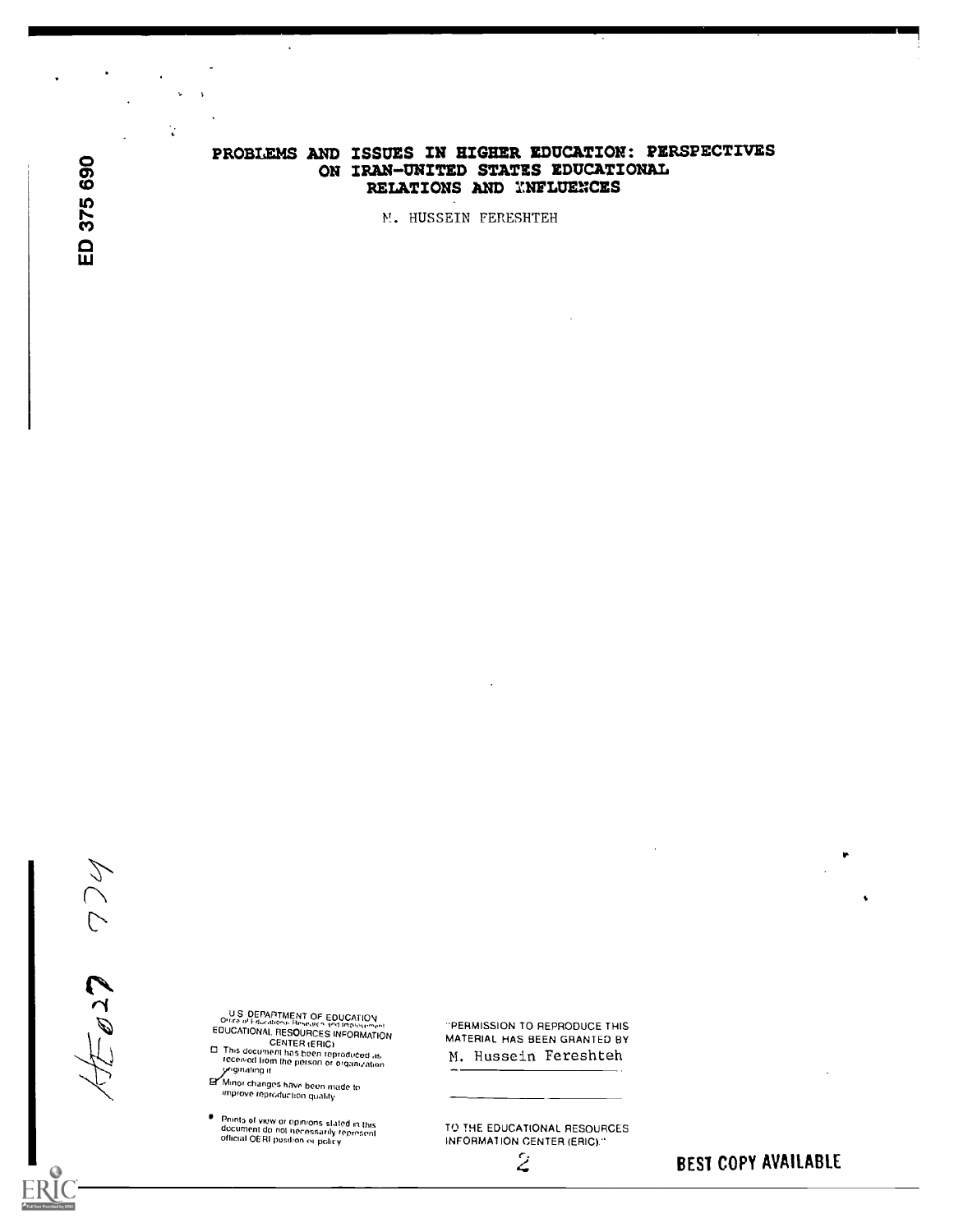# ABSTRACT

These books and publications contain information concerning Iranian higher education as well as other related areas of Iranian educational affairs. Both types of data describe and interpret Iranian higher education relations with the United States. The documents concerning this realm have been written either by Iranian scholars or by Americans who were-involved in Iranian higher education affairs prior to and after the Revolution of 1979. The documents include reports, published books by Iranian and American scholars, Persian related books which have been translated into English, and doctoral dissertations related to Iranian higher education.

The documents are either particularly on the topics of education and higher education in Iran, or only some sections of the documents were embarked to education. The documents and selections are chosen based on their relevance and uniqueness to my research.

However, these documents demonstrate that many scholars recognized that both before and after the Revolution, the Iranian higher education system confronted many major internal and external problems. The problems grew not only from the wholesale adoption of a westernized and some of the Western European higher education, but also from the country's unique culturally, economic, political, religious, and social characteristics.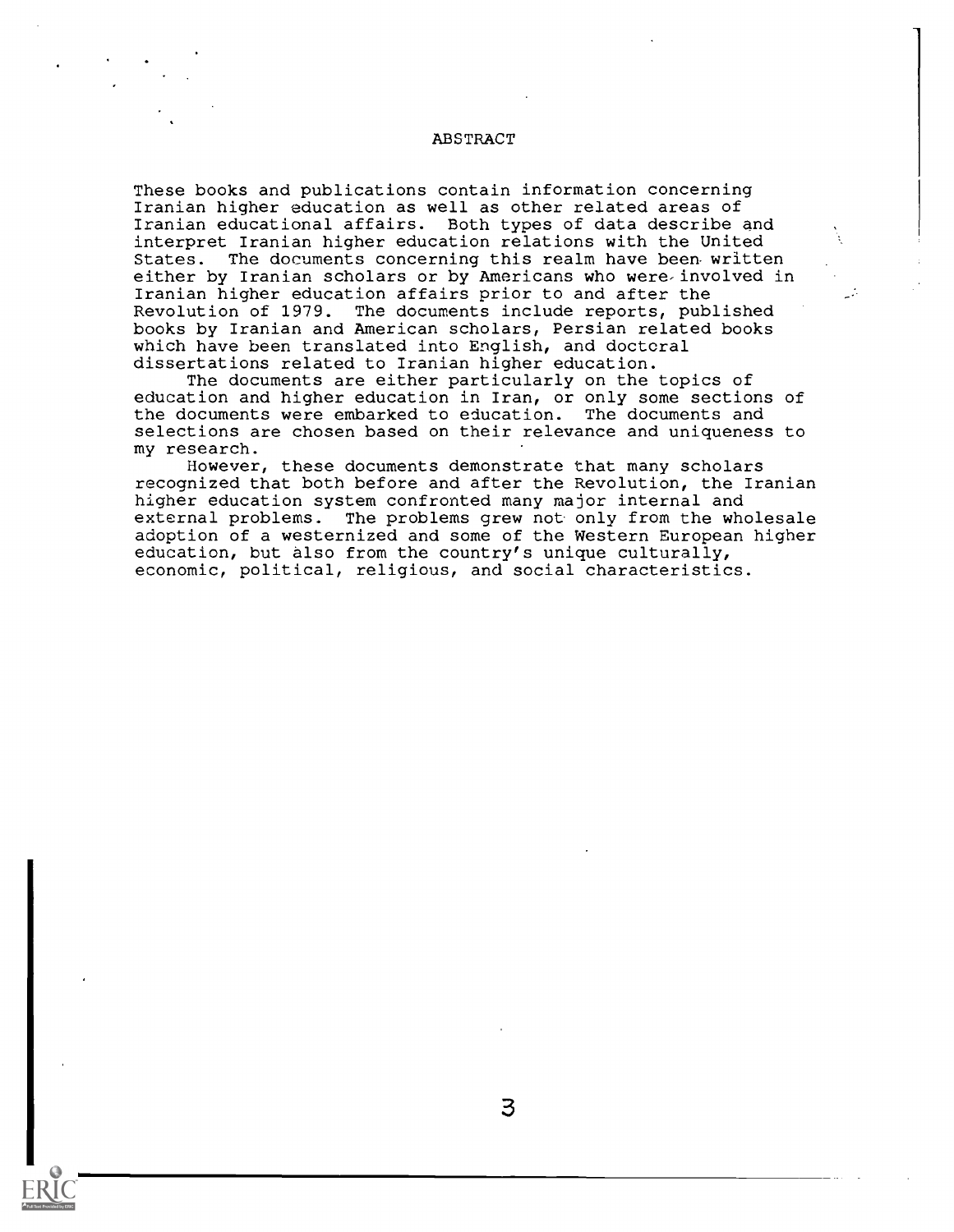## PROBLEMS AND ISSUES IN HIGHER EDUCATION: PERSPECTIVES ON IRAN-UNITED STATES EDUCATIONAL RELATIONS AND INFLUENCES

It is necessary to keep in mind that these items contain information concerning Iranian higher education as well as other related areas of Iranian educational affairs. Both types of data describe and interpret Iranian higher education relations with the United States. The documents concerning this realm have been written either by Iranian scholars or by Americans who were involved in Iranian higher education affairs prior to and after the Revolution of 1979. The documents include reports, published books by Iranian and American scholars, Persian related books which have been translated into English, and doctoral dissertations related to Iranian higher education.

### Related Books and Publications

おんとく

These documents either are particularly on the topics of education and higher education in Iran, or only some sections of the documents were embarked to education. The documents and selections are chosen based on their relevance and uniqueness to my research. Perhaps, there are a good number of related documents and publications that can be examined and studied by those who are interested in the topic.

Among many related publications, an anthology of articles about Iranian educational and cultural development was edited by Lenczowski in 1978. In his book Lenczowski claims that one of the major problems within the framework of higher education relations between Iran and the United States which had been noticed for the past twenty years is the "brain drain" problem.

...there remained a serious problem, of thousands of student who had obtained their degrees abroad, many were not returning to Iran. Thus their costly education abroad was lost to the country. Moreover, the young people who studied abroad were often the most capable students.<sup>1</sup>

In Iran Under Pahlavis, several developments in Iranian higher education were identified.

In 1962 a new development took place: the Pahlavi University was created in Shiraz along American lines. It offered many courses in English and its teaching staff included a number of foreigners...the American educated Issa Sadiq...provided much of the early guidance in the establishment of this university.<sup>2</sup>

Joseph S. Syzliowcz wrote another book in which Iranian higher education was examined. He reviewed the traditional educational system in three Islamic societies of the Middle East; Iran, Egypt and Turkey. Syzliowicz recognized that "Islamic society had created a unique educational system that prevailed in all parts of the Middle East from the seventh century onward."<sup>3</sup> He discussed the arrival of modern western education in the Middle East and noted the conflict that has been created because

1-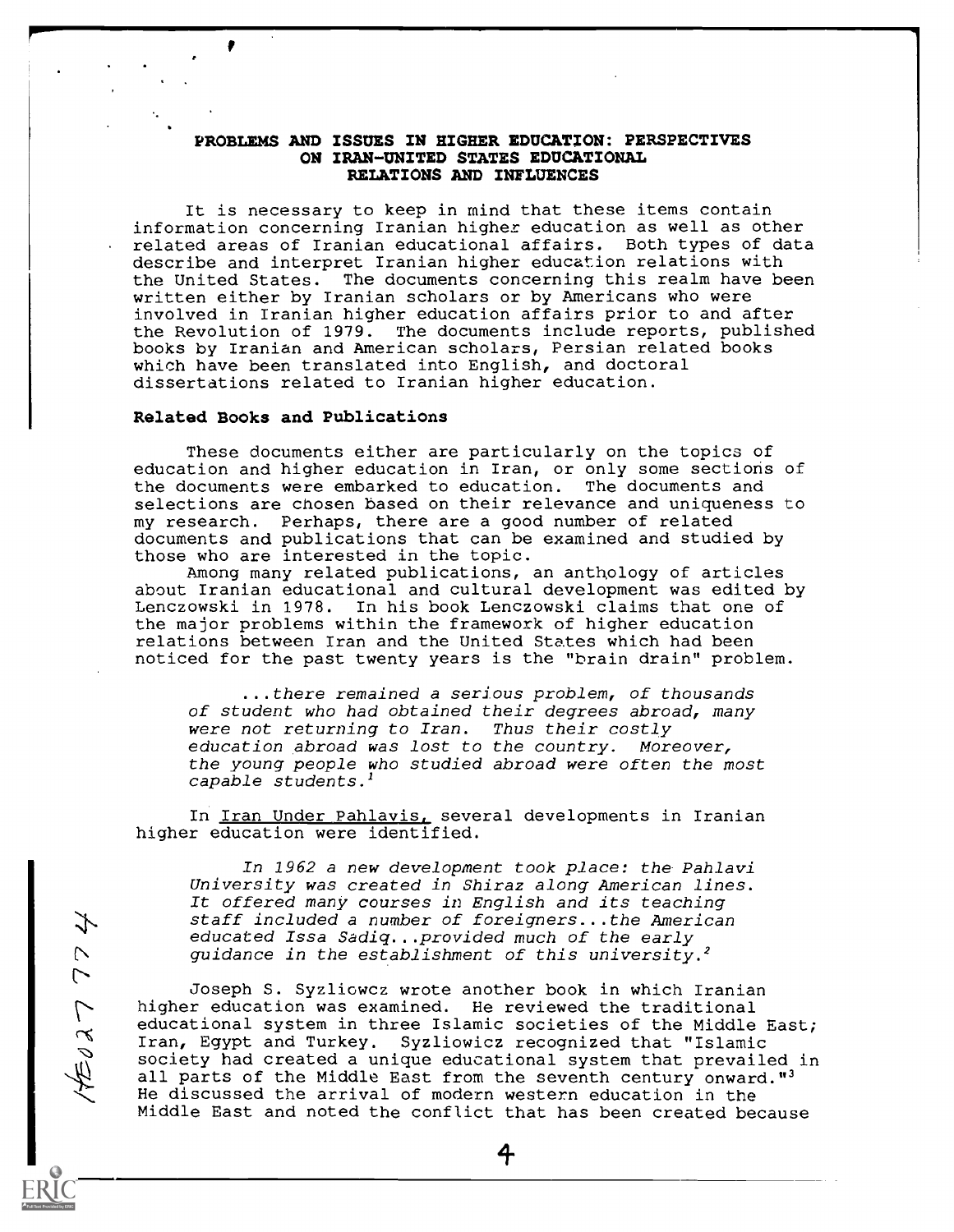of this gradual infiltration. The effect of western education on these Middle Eastern societies is interpreted in these words.

The changes in the Middle East during the last 150 years have disrupted the old society and culture. Conflict and reaction are evident everywhere as the interaction between the two cultures has led to the dislocation of value judgements and a fundamental unsettling of ancient ways. The individual and his society are divided against themselves, suffering from feeling at the same time attracted and repelled when confronted with the nonchalant aggression of the western mentality.'

Regarding the influence of religion and education in Iran, he believes that Iran culturally and educationally is very different from other Middle Eastern nations. "...thus Iran today confronts a fundamental dilemma involving conflict among cultural, pclitical, and developmental considerations..."<sup>5</sup>

On the existing cultural conflicts between the believers in traditional Iranian Islamic education and those advocating modern or western education methods, Michael M. J. Fischer offered a comparative analysis:

In the state institutions student are forced to take classes they do not like. They are pressured to study for grades and for diplomas rather than for knowledge. Both teachers and students anxiously await release by the bell at the end of the class period. Students and teachers often do not respect each other. Teachers pontificate; students are captive audiences rather than partners in learning...The pedagogical<br>ideal of the madrasa is just the reverse. There are no ideal of the madrasa is just the reverse. grades, so students study only for learning's sake. Students who do not study are not flunked out, but neither are they elevated by bribery or favoritism. For each there is a place according to his capacity and inclination...Students study with teachers of their own choice. There is thus never a disciplinary problem or a problem of lack of respect for teachers.

Fischer's perceptions regarding the historical development, western foundations, religious influences and ups-and-downs of Iranian higher education are stated in this paragraph.

The fight to wrest education from church control, the demand for professional education, and statesupported education have all come to Iran too. By the turn of the twentieth century there had already been a series of new education, and initiatives. In 1811 the first student was sent abroad for study by the government, though by 1851 only twenty-nine student had so been sent. In 1851 the Dar-ul-Fanun was established to train government officials: it was free, was meant for elite sons aged fourteen to sixteen...In 1918 some

 $^2$  5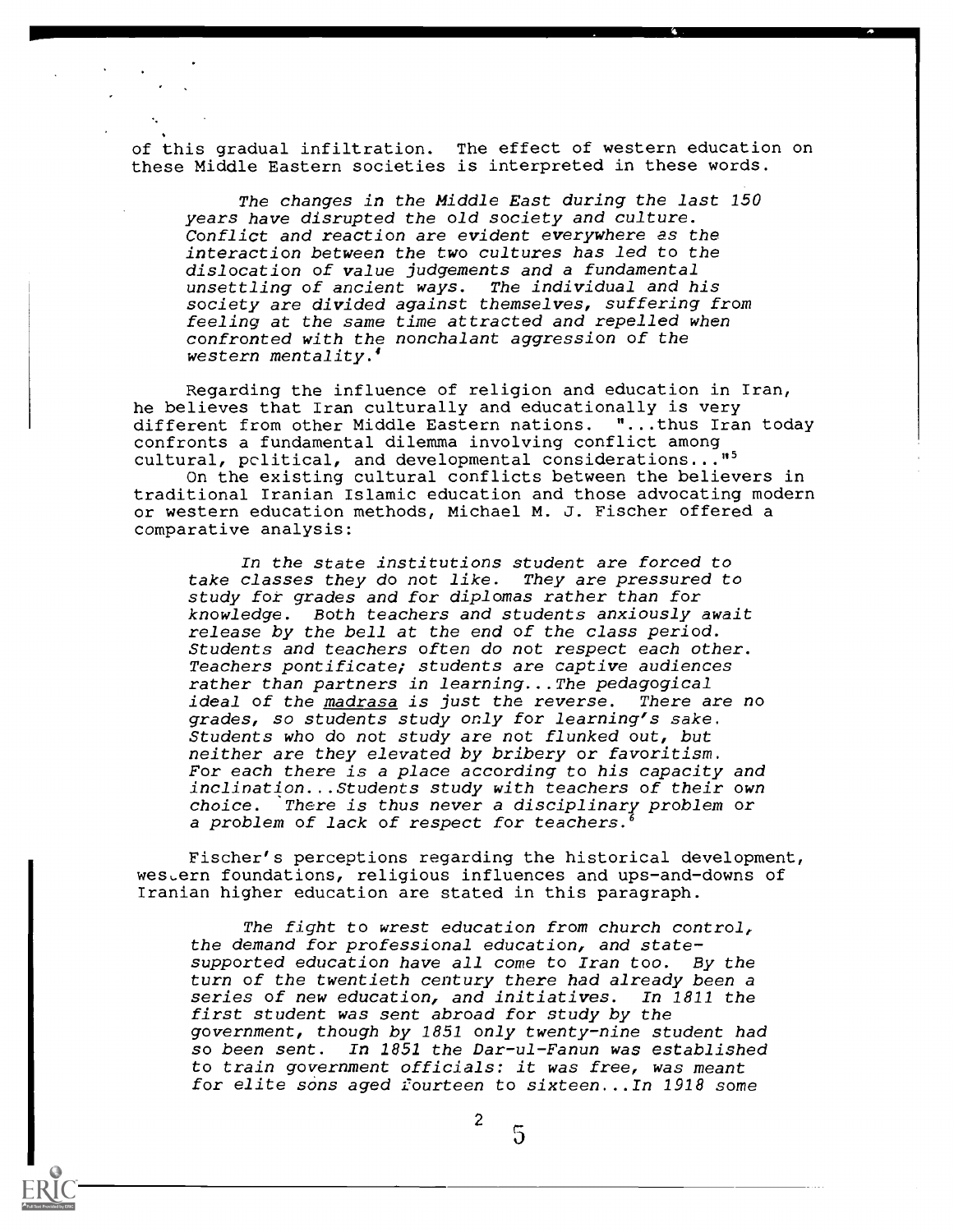five hundred Iranians were studying in Europe, and by 1930-31 this figure had risen to fifteen hundred. Meanwhile a series of lower level modern schools had been established by Zoroastrian (1950's), Christian (1880's) and Jewish (1920's) philanthropic agencies. Local Muslim leaders also established new schools,<br>starting with those of Rushdiyya. In 1935 the starting with those of Rushdiyya. University of Tehran, incorporating some of the earlier professional schools, opened. It was followed in 1949 by the U.:iversities of Tabriz, Isfahan, Mashhad, and Shiraz; and then by Ahwaz in 1955, Jundishapur in 1956, National University in 1966. By 1979 twelve more universities had opened or were under construction. There are also a large number of nonuniversity institutes of higher education, so that in 1975 only 45 percent of students in higher education were enrolled in the universities.'

Professor Hossein Nasr, a former university president and expert on western higher education, is also familiar with Islamic and traditional Iranian higher education. One of his vitally important works regarding Iranian and Islamic culture confronting western education is of great influence on western culture in an Islamic society.

Two contending systems have created in the Muslim world today a chasm between a western-educated minority and a majority which on both the popular and intellectual levels is rooted in traditional Islam. A generation of thought based on modern science and philosophy, which makes it difficult for them to understand the language of traditional works in which Islamic wisdom in contained. One sees in many parts of the Muslim world two men belonging to the same country and even speaking the language externally, but who do not understand each other because they are using different systems of reference and worlds of ideas.<sup>8</sup>

Nasr also wrote a chapter on Islamic science and education<br>he book called, The Islamic Impact, published in 1984. His in the book called, The Islamic Impact, published in 1984. historical analysis of development of the madrasah and its curriculum materials and the subject of science and philosophy are an interesting part of the chapter.

As far as the madrasah is concerned, it became a formal educational institution in early Islamic history and developed into a full fledged college and university system by the fourth/tenth centuries. The radiance of such institutions and their significance was so great that soon they began to become a noticeable element throughout most of the Islamic world. They in fact, played a fundamental role in the foundation of the European centers of higher education, a role that is only now becoming fully recognized. ...philosophy continued to be taught seriously in



3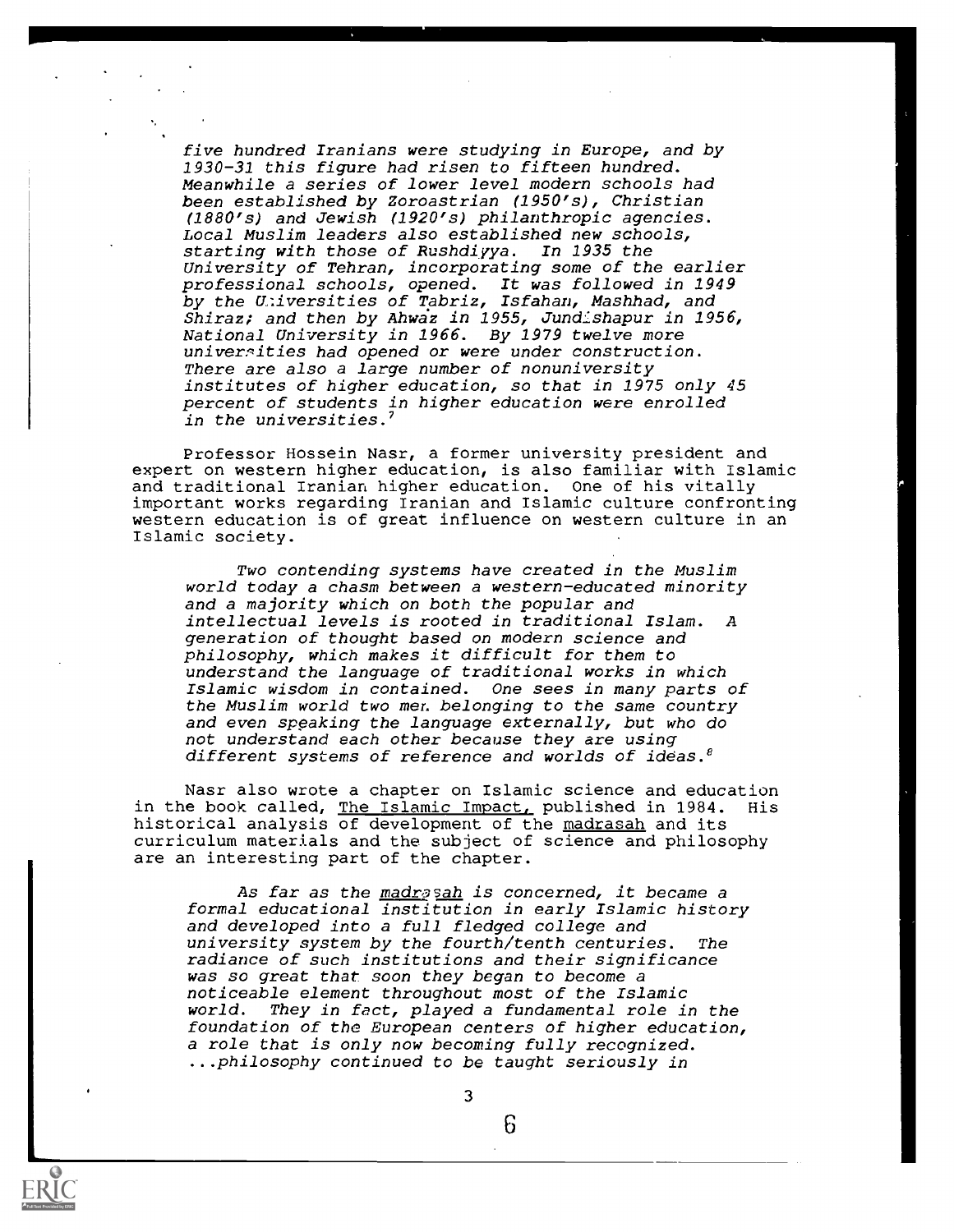Persia until today, but there is no doubt that when the modern western educational system was brought to the Islamic world in the nineteenth century, there was practically no madrasah which had preserved its former vitality in different fields of knowledge, especially in mathematics, and the natural and medical sciences. Moreover, even during the height of activity in the Islamic sciences, there is little doubt that in the domain of the intellectual sciences, except for logic and philosophy, the natural and mathematical sciences were taught to a large extent outside of the madrasahs.

William H. Forbis, a research-oriented journalist, wrote The Fall of the Peacock Throne: The Story of Iran. For one of the chapters of the book about higher education in Iran, he visited most of the major universities in Iran and interviewed Iranian university administrators, faculty and students. Even though the book generally is a description of the history, politics, geography, religion, culture and people of Iran; it does include this one chapter concerning Iranian higher education and its major problems. It was these problems that had an influential role in helping to form the Revolution of 1978.

 $\mathcal{A}^{\prime}$ 

Concerning the structures and status of the Iranian universities before the Revolution Forbis asserts that,

Pahlavi University became Iran's prestige school, and the American model for a university became the favorite one. Among other advantages, it trains Iranians to go on to doctorates from American Schools...In Ahavz, the university with the euphonious name Jundishahpur reincarnates in its beautifully tiled new building what was the world's greatest medical center for several centuries in the Sassanian dynasty. Lately it has become strong in English, with at least until 1979 -- thirty American professors in this subject and library of fifty thousand English titles ("but we have no chalk or erasers," one of the American professors told me)...Abu Ali Sina Technical University (named for'the eleventh-century physician and philosopher usually called Avicenna in English) at Hamadan (site of Avicenna's tomb) will reinforce Iran's capacity for higher education in technology. Abu Ali Sina's foreign guidance comes not from the United States but from France; even the near-square-mile campus is a design of Paris architect Georges Gandiliss.<sup>10</sup>

Regarding other European countries and the former U.S. involvement in Iranian higher education Forbis claims that,

Another European country that is guiding the founding of a new Iranian school is West Germany, which is assisting the University of Gilan in Rasht and will provide instruction in German. A third forthcoming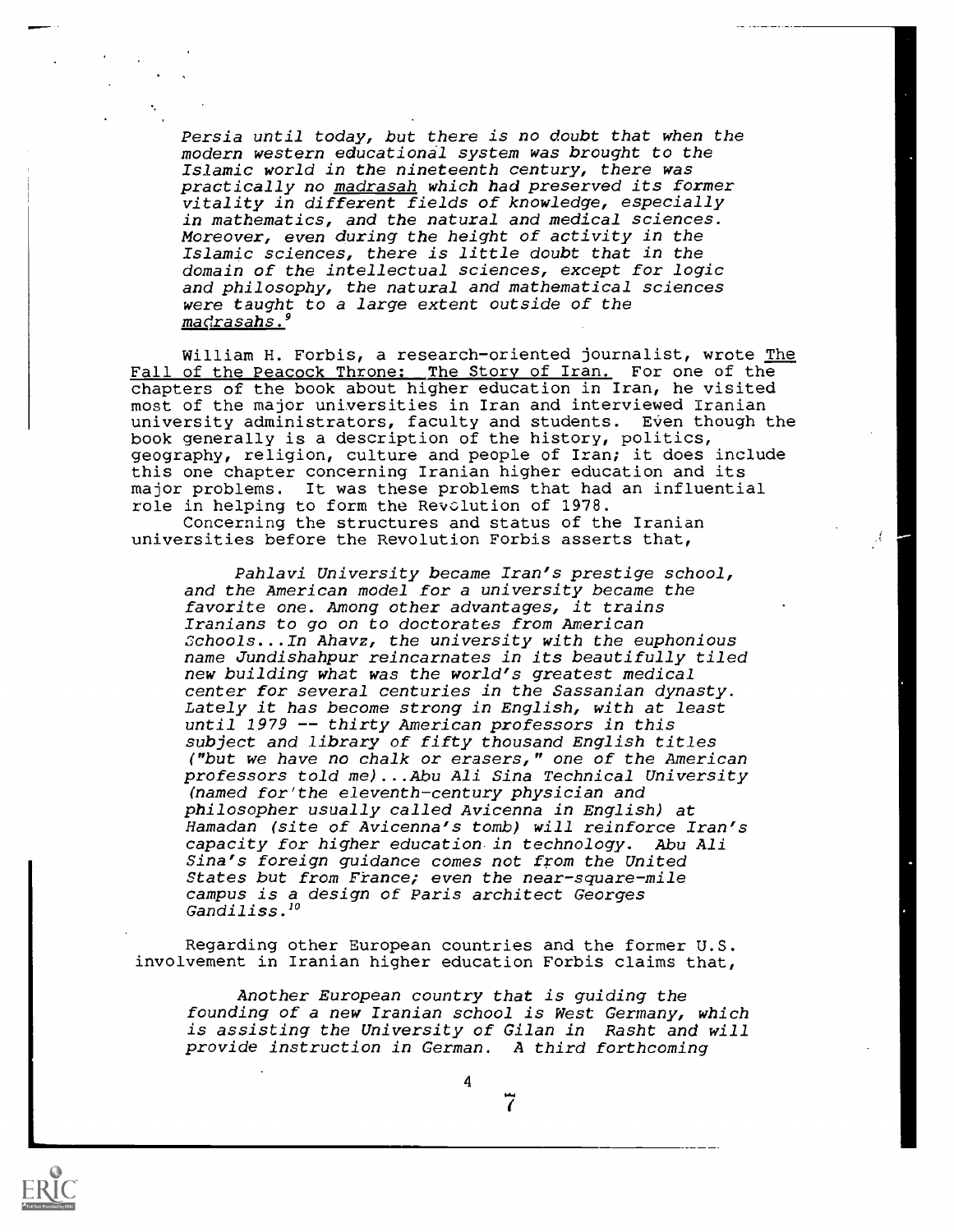institution, in Mazanderan, will give graduate and post-doctoral courses only, and try to make up for Iran's lack of research in universities. Harvard University, which ten years ago gave the Shah an honorary LL.D., was put in charge of this school's new design...before the revolution, no fewer than fiftynine American Universities were providing guidance to Iranian colleges or universities or to governmental entities. Bryn Mawr, Green Bay, Goucher, Florida State, Johns Hopkins, Lewis and Clark--they were all there. Pahlavi had brought in Kent State, feeling that some of its problems were more akin to a young American state university than to Pahlavi's old, established advisor, the University of Pennsylvania. In a valiant effort to upgrade itself, Ferdowsi University in Mashhad took for its ally Georgetown University of Washington, D.C. Massachusetts Institute of Technology helped Tehran's Aryamehr University toward its goal of<br>becoming ăn Iranian MIT. The University of Tehran becoming an Iranian MIT. counted on collaboration from the Universities of Illinois, Indiana, Alabama, Colorado State, and Utah. All this cooperation ran dead against the Islamic grain of Ayatollah Khomeini's revolution, and the new government broke virtually all of the aid contract.<sup>11</sup>

Analyzing some of the major problems of Iranian universities, Forbis points out that,

The ten biggest universities enrolled forty-three percent of students who are in higher education; the rest attended the small and specialized colleges and institutions. Many of those began as free enterprises aimed at making big profits by ripping off tuition from desperate students who failed to get into the universities; the Shah tried to curb such ventures by putting them under university supervision. Now about a dozen of these schools would rank high anywhere in the world...When what most Iranian students want from higher education is a piece of paper. They want a degree, which is essential for a career in government, valuable for a career in business and industry, and prestigious in society. One gets a degree by passing examinations, and one passes examinations by memorizing knowledge, and their job is to spoon it to the students. Students believe that there is an answer to every problem. Anything that stands between the student and the degree is a plot. One such barrier is to demand that the student read books; a class syllabus of no more than one hundred pages is thought to be sufficient reading. Seminars and essay writing are equally unnecessary harriers. Too much classwork is also deplored.<sup>12</sup>

The Education and Social Awakening in Iran was produced by Reza Arasteh, a western-type educated Iranian living in the West.



5

 $S$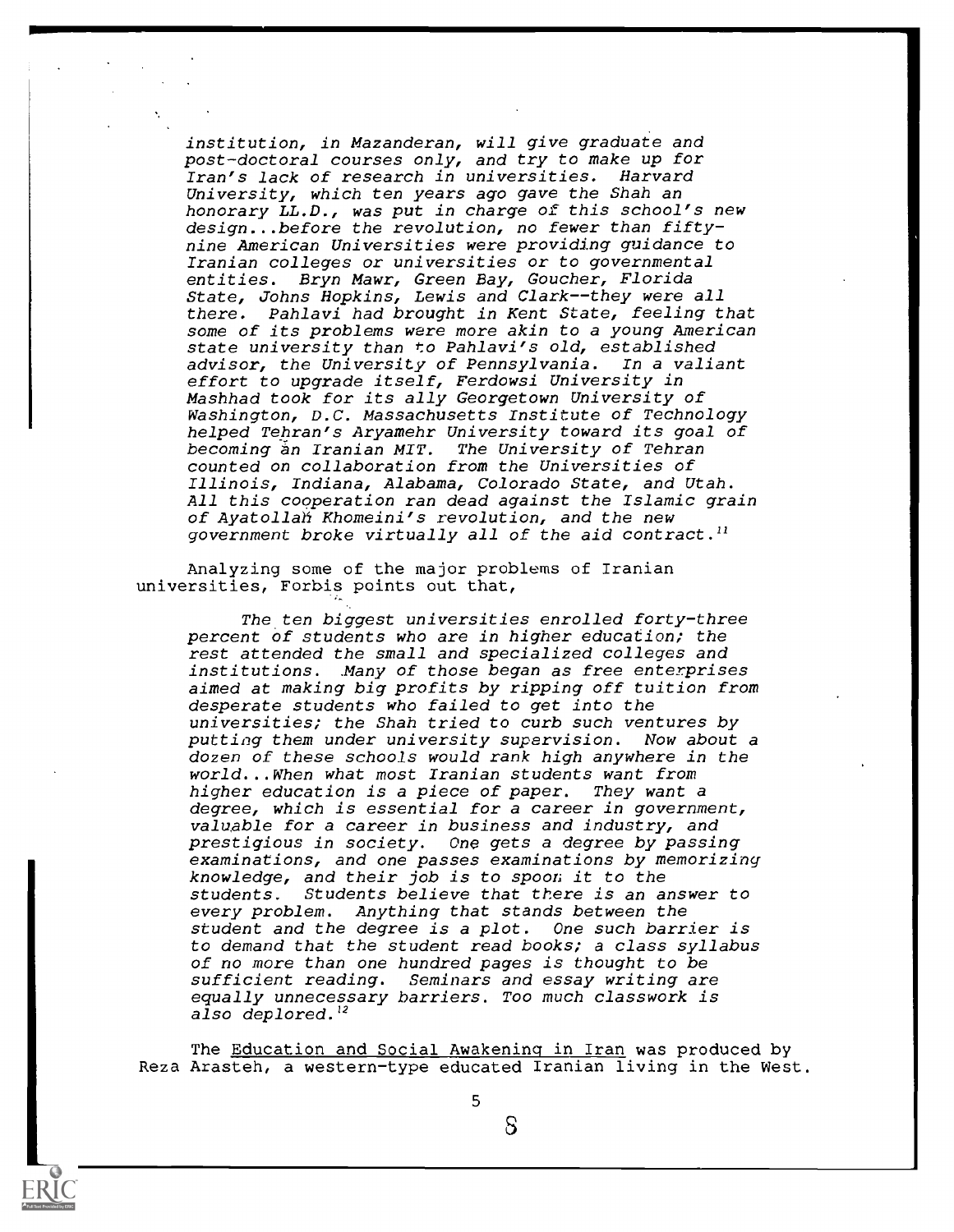This book has been an important reference for many Iranian and American scholars interested in the history and modern structures of the Iranian educational system. It was published in 1969. Before many other educators did, Arasteh discussed the importance and role of the Madrasah as well as the modern western-style university in the Iranian educational system. One part of the book deals with the missionaries and their educational activities in Iran. He also pays attention to the development of modern Iranian higher education. Arasteh analyzed the social status of Iranian professors.

University professors have always occupied an important social position in Iran, not only because of their learning but for the power they exercise in the community. Their appearance in the classroom in equally imposing, for they are accustomed to lecture in the European manner, reminiscent of the way in which they themselves received their university education. They expect and get the utmost respect from their<br>students. In turn, the university professors int In turn, the university professors introduce a totally new pattern of experiences to many students, especially those who are now coming from the provinces in increasing numbers. The students look to their teacher for guidance in all manners--academic, political and occupational.. In many instances a professor has completely determined a student's way of thinking, his political ideology and his choice of a profession. College students who lack social connections often depend on their professor for an introduction to social life. Many who have turned to politics still retain their university position and keep in contact with their former students.<sup>13</sup>

Arasteh points out numbers of problems which Iranian higher education was facing in 1960's. For instance, one of the fundamental problems of the higher education system, he believes, was the adoption of curriculum from the French university system.

The curriculum of the colleges was patterned after the French system. The educational planner did not recognize that the transference of the educational curriculum, the product of one culture, to another culture (characterized by other needs) would produce individuals not suited to either. Thus, the curriculum has lacked articulation with the society in both a general and specific sense a lack of general articulation implies a lack of coordination between the curriculum of the colleges and the social needs, or in other words, between specific educational objectives and general ones. A lack of specific articulation refers to a lack of one year to those of the next and to the life aims of the student.<sup>14</sup>

Arasteh did not miss pointing out other parts of higher education that contained problems. He believed that for high



6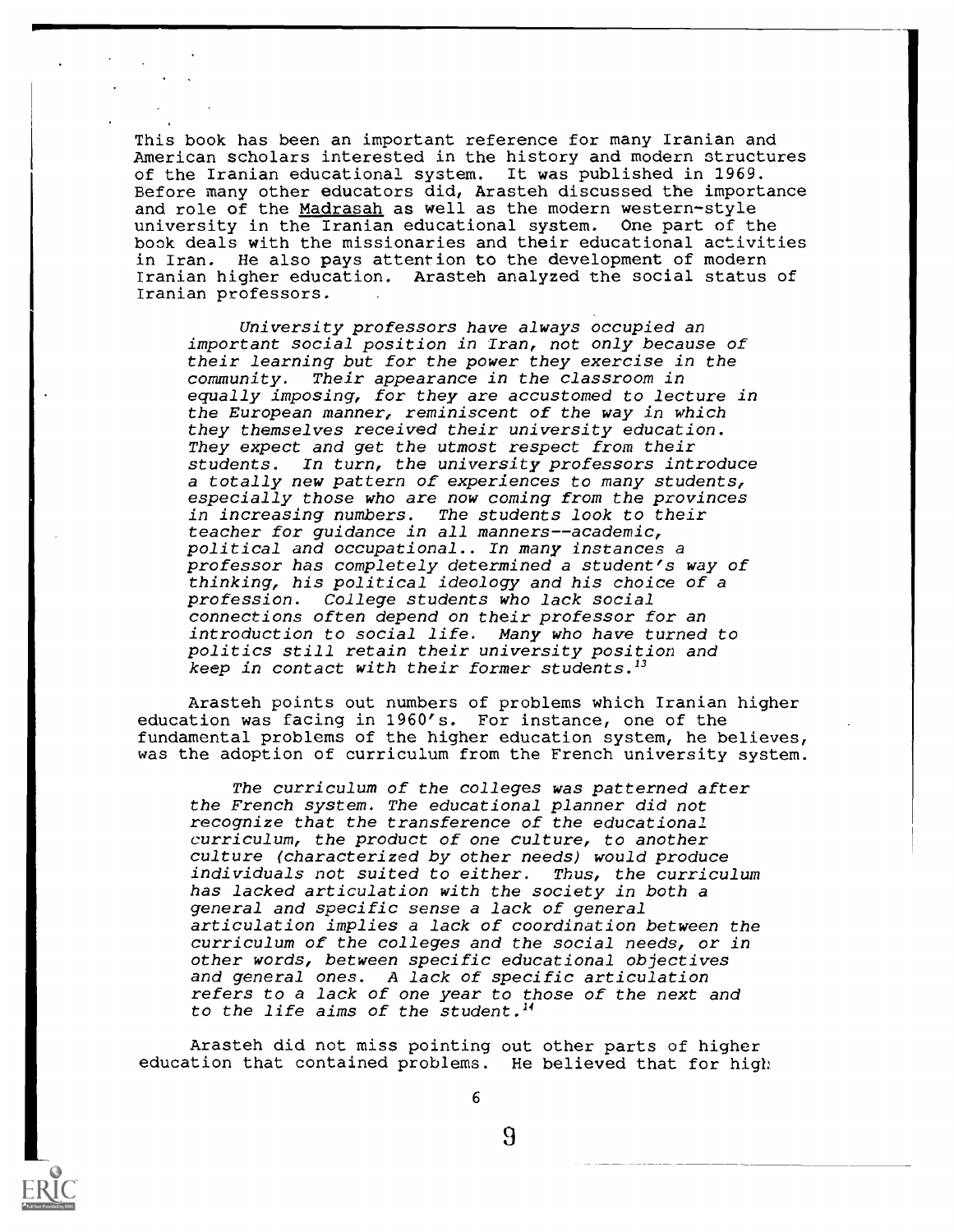school graduates entering the university was a major dilemma.

A student who wishes to enter the University must have a high school diploma and obtain a high standing on a competitive written examination administered by his chosen faculty. Because the university of Tehran and the provincial colleges can accept only a tenth of those who apply, competition runs high and family influence often plays a part in acceptance. Student enrollment at the University of Tehran totaled 9,321 in 1958, as compared to 2,000 in 1937. The 1968 enrollment totaled 14,471.<sup>15</sup>

Clarence Herdershot published Politics, Polemics and Pedagogs... in 1975. Concerning the background of higher education relation she discussed the involvement of private and governmental agencies in higher education exchanges. Details are given about the historical process of educational assistance provided by the U.S. governmental agencies to Iran since June 5, 1950. It was at this time that policies called the "Technical Assistance Program" (TAP) and named "Point Four" were born. Later on much of all United States higher educational assistance was placed under TAP. Hendershot gives a chapter on higher education which includes information concerning the reorganization of the University of Tehran, Pahlavi University and the College of Education of the University of Tehran.

Hendershot discusses the American institutions and government agencies which were involved in reorganizing some of the Iranian institutions. Among them were the Utah State University, the University of Southern California, and the United States Office of Education. The shortages and difficulties of reorganization at some of the Iranian universities and the progress that was eventually made are described. The assistance of the AID and the help from the University of Pennsylvania made it possible for the University of Shiraz, or Pahlavi University, to be reorganized as an American-style university.

By 1967 Pahlvai (the University of Shiraz) had become firmly established as "American-type" university. It had its board of trustees, ...an administrative organization of four colleges each with several departmental and all under a Chancellor, ...and an advanced form of student government...Structurally and program-wise, Pahlavi would have graced even the country which it emulated. With dual language usage (both Farsi and English), it was an accomplishing a feat few American universities have attempted.<sup>16</sup>

Culturally it had been difficult to establish and Americanstyle university in a tradition-oriented Iranian city, considering the cultural differences, political atmosphere, and religious beliefs of the intelligentsia and the masses, the governmental bureaucracy, and organizational conflicts. Henershot claims that,

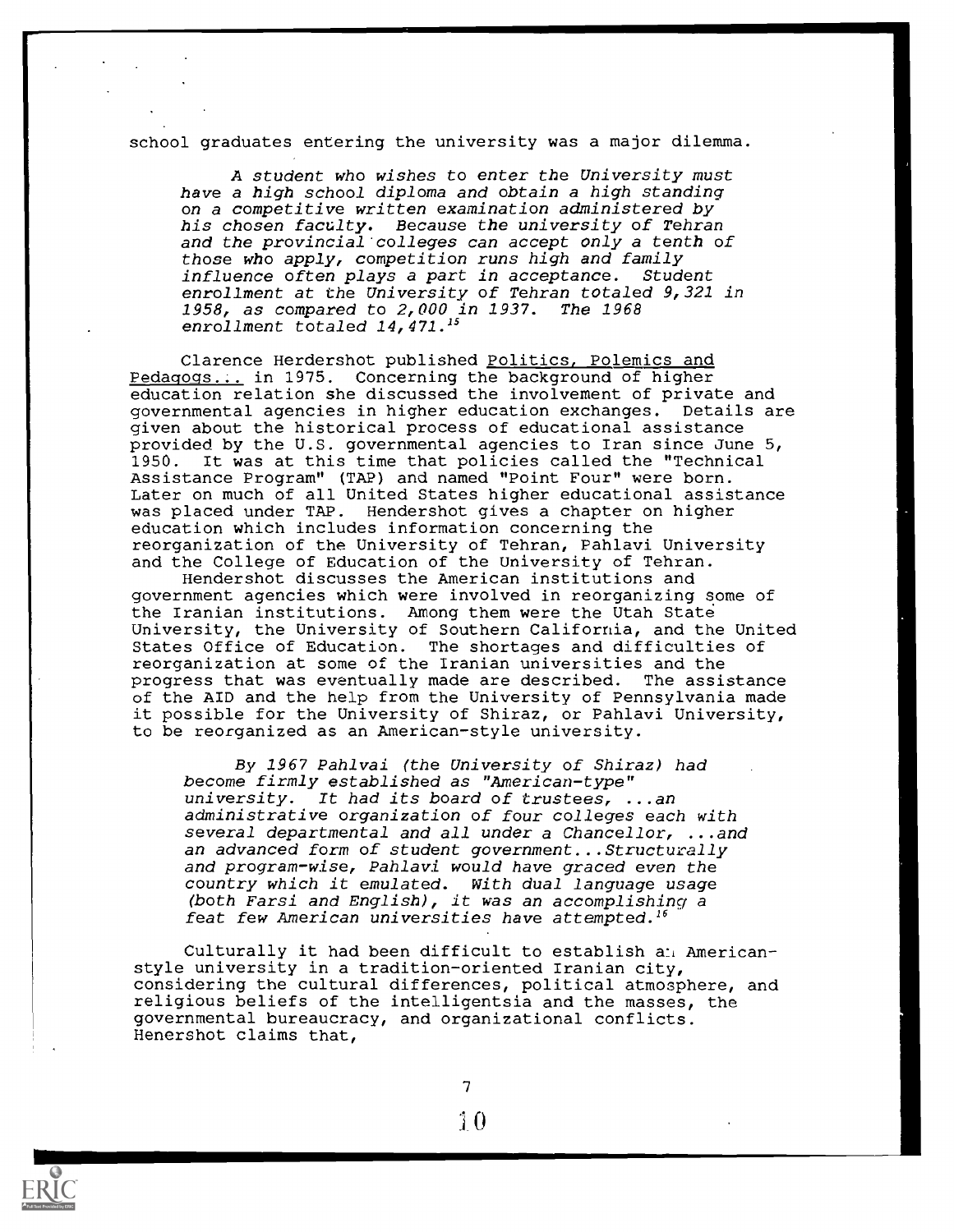Overcoming the resistance of entrenched opponents to the reforms was extremely difficult. Many in the Ministry of Education were unhappy to see the university being removed from its control. Only the Shah's unchallengeable outspoken endorsement and support could have overcome such resistance. At the same time there were those who questioned how an "American-type" institution could be established in a controlled environment such as Iran has. One top official observed that it was impossible for an Iranian university to permit the freedom of expression of an American university. One hobbling anomaly was that despite the declared objective to establish an "American-type" university, not one of the Chancellors had substantial first-hand experience with American universities and one man who held that position for several years did not have a collegiate degree... $^1$ 

Hendershot not only recognized the difficulties in the way of higher educational development, but also observed the positive changes which were taking place. He comments that, "...it might be noted that the Pahlavi soon set a challenge which the other universities of Iran were quick to recognize and established organizational and program features which they hastened to emulate."<sup>18</sup>

Phalsapheh-i Talim-va-Tarbiyet, (The Philosophy of Education and Learning) is a valuable document written by Ali Shariati, an Iranian professor of sociology and critic of the unsuitable basis and foundations of the modern Iranian higher education system. He received his higher education in Iranian and French universities as well as at a traditional Iranian madrasah. Although the book is titled The Philosophy of Education and Learning, it contains perspectives on higher education. Shariati's discussion and comparison of the madrasah and university states that,

In the modern higher education system a doctoral student studies one subject area, but in the madrasah educational system the student studies several areas including high level research, divine sciences, critical theoretical sciences and etcetera, and the student does not have to concentrate on one area of knowledge..the Maktab's curriculum is bases on Iranian religion and culture...Iran before the influences of western culture has been a religious society, and all Iranian social foundations and life manifestations including material, political, economical and national foundations were justified on religion (Shiah Islam)...in a Maktab school system if a student failed it does mean that he is not smart and must be kept back. The Maktab has been a suitable elementary institution for the Iranian iural life style, and it has been created according to the particular social and humanistic conditions of our society. In a Maktab and Madrasah system of education there were no age barriers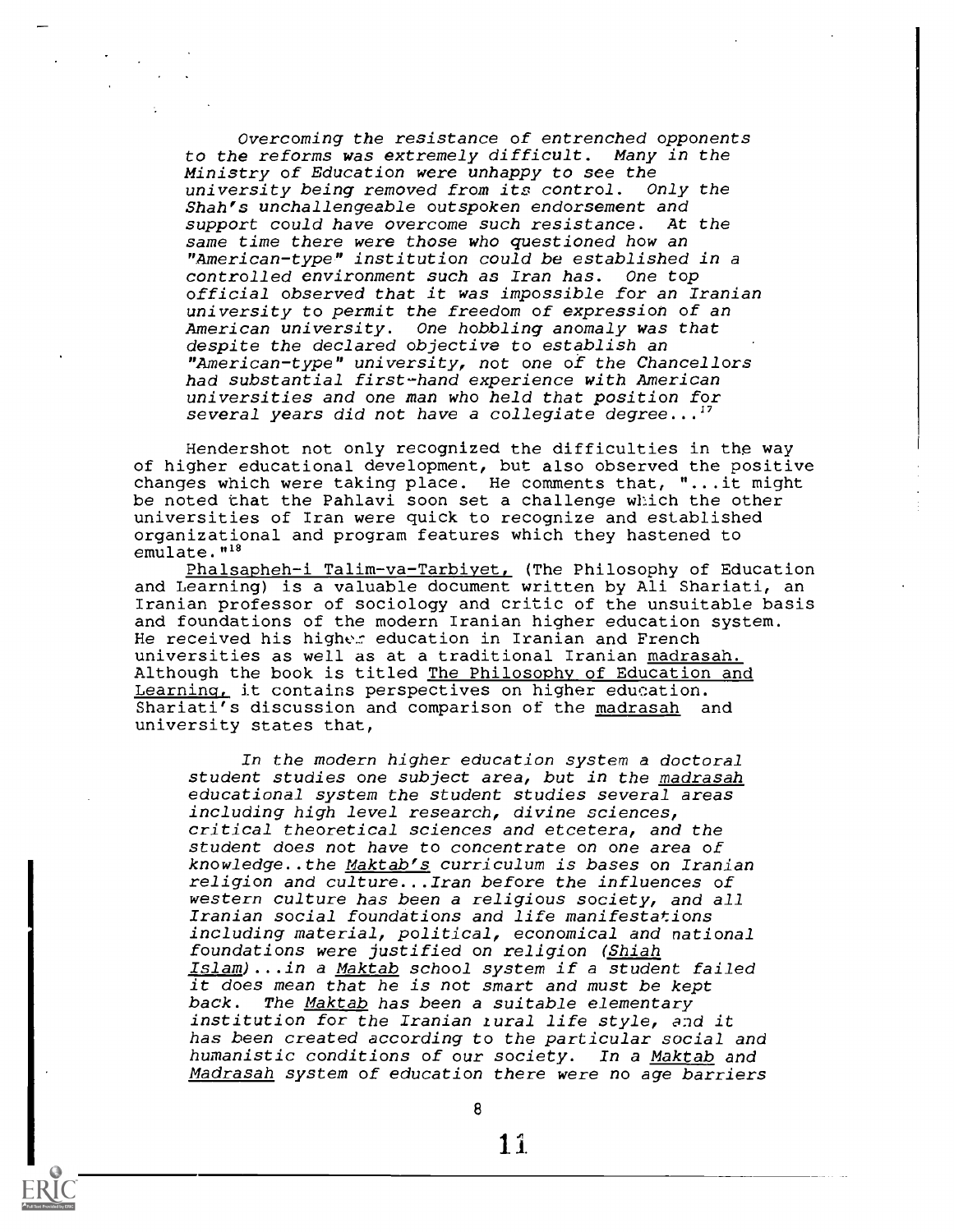and any student could enter the maktab and masrasah or higher education institution...any student interested in getting an education could enter a maktab and madrasah to the highest level of education in spite of his poor social, economical condition ... Madrasahs were built beside the Mosques, it was one of the Mosque's institutions which stated an interdependence between religion and science. It was because of this that huge buildings called Mosque-Madrasahs were created. Examples of that are the Al-Azhar in Egypt, Al-Hamra in Spain, and the Madrasah-e Sepahsalar in Tehran... In the past even some of the small villages have had madrasah, therefore one uniquenesses of our society was to spread the religious scientists all over the country; not to keep them all in the capital so that only the capital benefited from the scientists' knowledge and education.19

This book is valuable in terms of giving and understanding of the social cultural foundations of the Iranian traditional and modern higher education systems. A translation of it would add many facts about traditional Islamic schooling to the literature which is now available in English. Shariati was very concerned about the present condition of the madrasah and its future.

...the Madrasahs are facing all kinds of problems and we must start solving them based on many years of educational experiences of the madrasah... one of the problems which the madrasah is suffering today is the administrative one on one hand, and on the other hand, administering the madrasah along with the rapid development of the modern school system which has weakened the <u>madrasah</u> sy**s**tem.<sup>20</sup>

Another critic of modern Iranian higher education is Jalal-e Al-e Ahmad, an administrator and high school teacher in the Iranian school system. His book on education, including higher education, is called Gharbzadeqi (Weststruckness), originally published in 1962, but scholars and the public did not have access to it until 1978. Fortunately, the book has been translated into English by Ahmad Alizadeh and John Green. Gharbzadeqi covers most of the problem areas of the Iranian educational system. In particular, the book contains a chapter "What are our Schools and Universities Doing?" Ahmad's critical view of the higher education scene is conveyed in these words.

With regard to educational and university issues, another big problem is the problem of this flood of returnees from Europe and America. All of who have returned at the very least as candidates for a ministry job, but ended up as governmental deal weight. They are undoubtedly a windfall for us, like an odd shoe in desert, but be realistic and look what garbage every one of these windfalls turns out to be after coming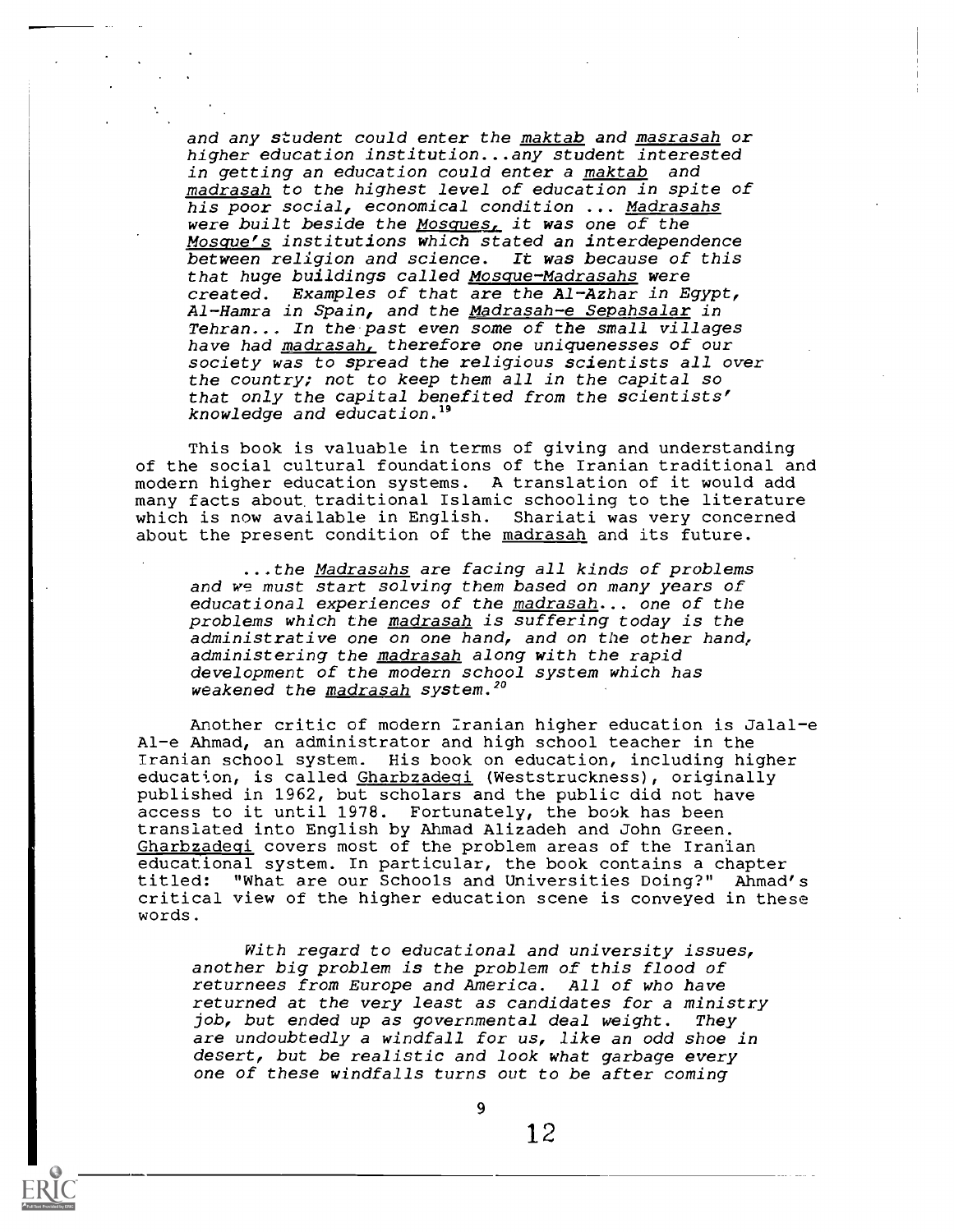back and finding a place in an organization and becoming established. They have no area of expertise, no work to do, and no ability to get anything done. They are neither generous nor wholehearted, and most of them are irresponsible. Especially since even those in this group also consider themselves and their opinions to be worthless alongside those of the western consultants and advisors who dominate the situation. They are perfect examples of culturally transplanted Gharbzadegi, a people with their feet in the air, transmitters of the opinions of foreign advisors and experts. Contrary to its reputation, and in my view, the larger this group of returnees from abroad becomes, the less it accomplishes, and the greater is the helplessness and discord within the organization under its influence 121

Al-e Ahmad discusses the fundamental problems of higher education in another of his works entitled, Dar Khedmat ve khvanat-e Roushanfekran (About the Service and Treacherousness of the Intellectuals). He claims that the difficulties started right from the beginning of the arrival and the formation of western higher educational thought in the traditional society of Iran.

Why from the first day, in the era of the Ghagar rule, did we establish modern schools for modern science, instead of placing modern science in our traditional madrasahs? By doing so we got rid of all our traditional universities. One of the building of one university in England is an imitation of the Madar-Shah madrasah of Esfahan, and we changed our madrasahs to museums. Instead we have established the University of Esfahan which produces mostly degrees, and not much research activities and scientific studies which are contributions to the world of knowledge. We destroyed our active traditional schools which were the center for intellectual studies, and we replaced them with modern schools which are not able to add any new ideas to the scientific knowledge of the modern time.<sup>22</sup>

Ali Shariatmadari, the first Minister of Science and Higher Education after the Revolution of 1979, published a number of books related to higher education. He argues in one of his works, Talim va Tarbiet-e Islami (Islamic Education and Learning), that the bases of Iranian higher education were not suitable ones from the formation level, because it started with western oriented missions and a western foundation of thought right from the beginning of the establishment of Darulfounoun (Politechnical College) in 1851. These are his words about the formation of modern Iranian higher education:

The formation of the Darulfounoun (1851) took place in order to provide for the needs of the country for medical, architecture and military systems. Because the foreign instructors taught there,

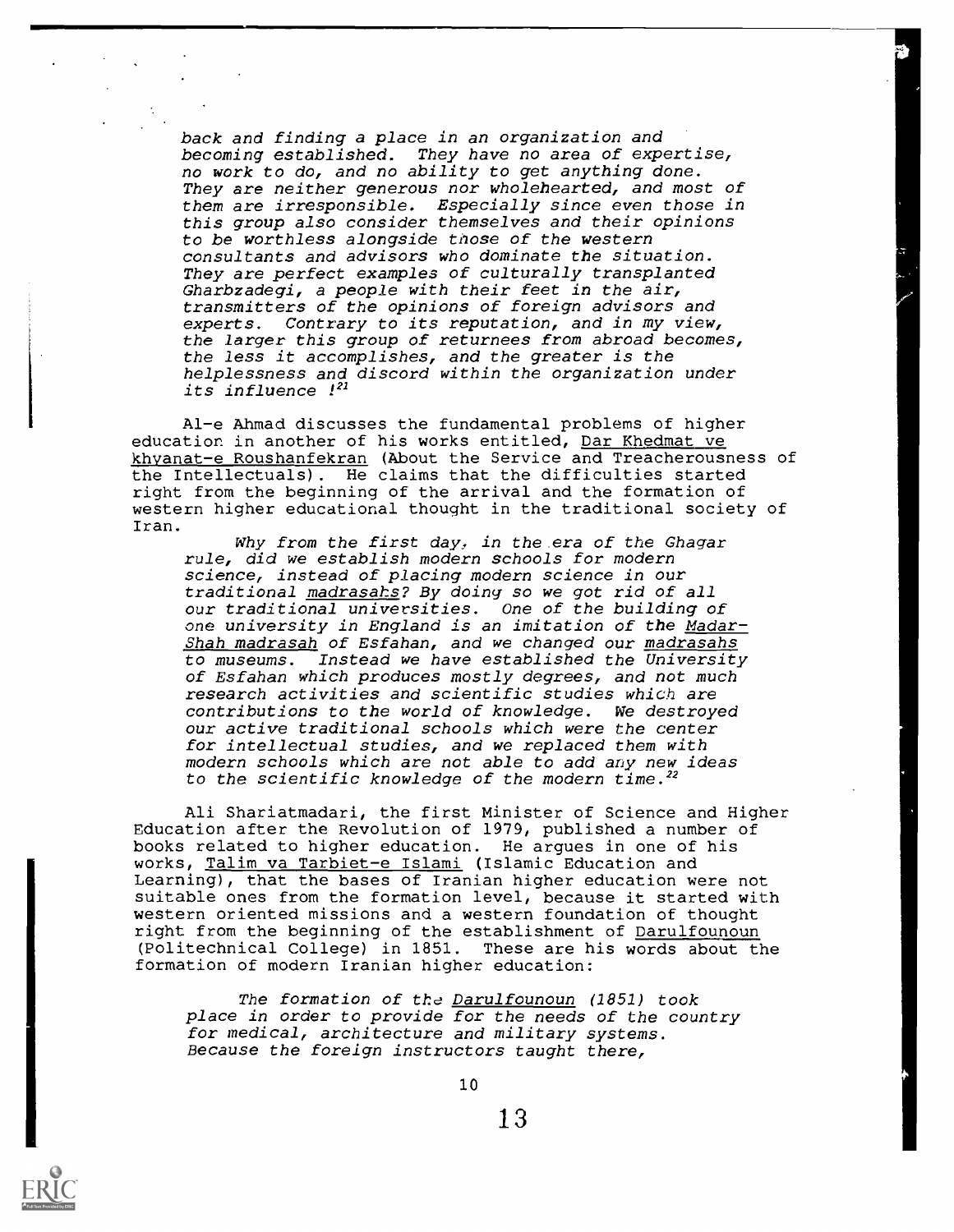inevitably and forcefully the goal, methods and content of Iranian educational system were influenced by the western systems, and I believe that, the goals and missions of western higher education itself were in conflict and inconsistent at that time. There was no logical order among the educational ideas and their practicality in the West. It was at that kind of historical period that our higher educational foundations of today started to form with a direct impact of the western educational system, which itself was in a state of confusion with its missions and ideology. At the time when the first Minister of education went to France to learn about the higher education system, as soon as he returned he started to establish an Iranian higher education system exactly similar to the French one...for example, the establishment of Tehran University was neither planned according to basic needs of the society nor according to the need and advancement of the scientific subjects and knowledge..., in the process of establishment of many institutions of higher education, the basic needs of these institutions were not considered in recent years; institutions did not have proper planning, did not have instructors, did not have educational facilities, tools and labs, and even were not established in suitable places and locations according to needs of each area of the country... Many universities spread all over the countre and none of them were responding to the needs of the society and are not proportiohate to the social conditions of the country...but they all have too many students... $^{23}$ 

A book entitled, Revolutionary Islam in Iran: Popular Liberation or Religious dictatorship, contains a chapter concerning the "Cultural Revolution" and the political reasons and motives for fundamental change in Iranian higher education system after the 1979 Revolution. It was written by Suroosh Irfani, a native of Pakistan and former Professor at Shiraz University (the Pahlavi University). His intellectual views are based on this statement of the founder of the Revolution, the Ayatollah Khomeini concerning the universities, "Those who saved our nation are the people, these beloved universities, these beloved theological students...All the troubles afflicting mankind have their roots in universities..."<sup>24</sup>

Irfani's comment on the subject is important because it is discussed by a person who think that politics and higher education in Iran are inseparable and affect each other directly. His analytical view on the matter of universities and the Revolution show the degree of conflict within the new political system and the Iranian higher education leaders.

That the universities were the center of gravity of the Islamic Revolution remains an indisputable fact. Indeed, the Revolution had been germinated, sprung, and was sustained mainly by the university...The anti-

11

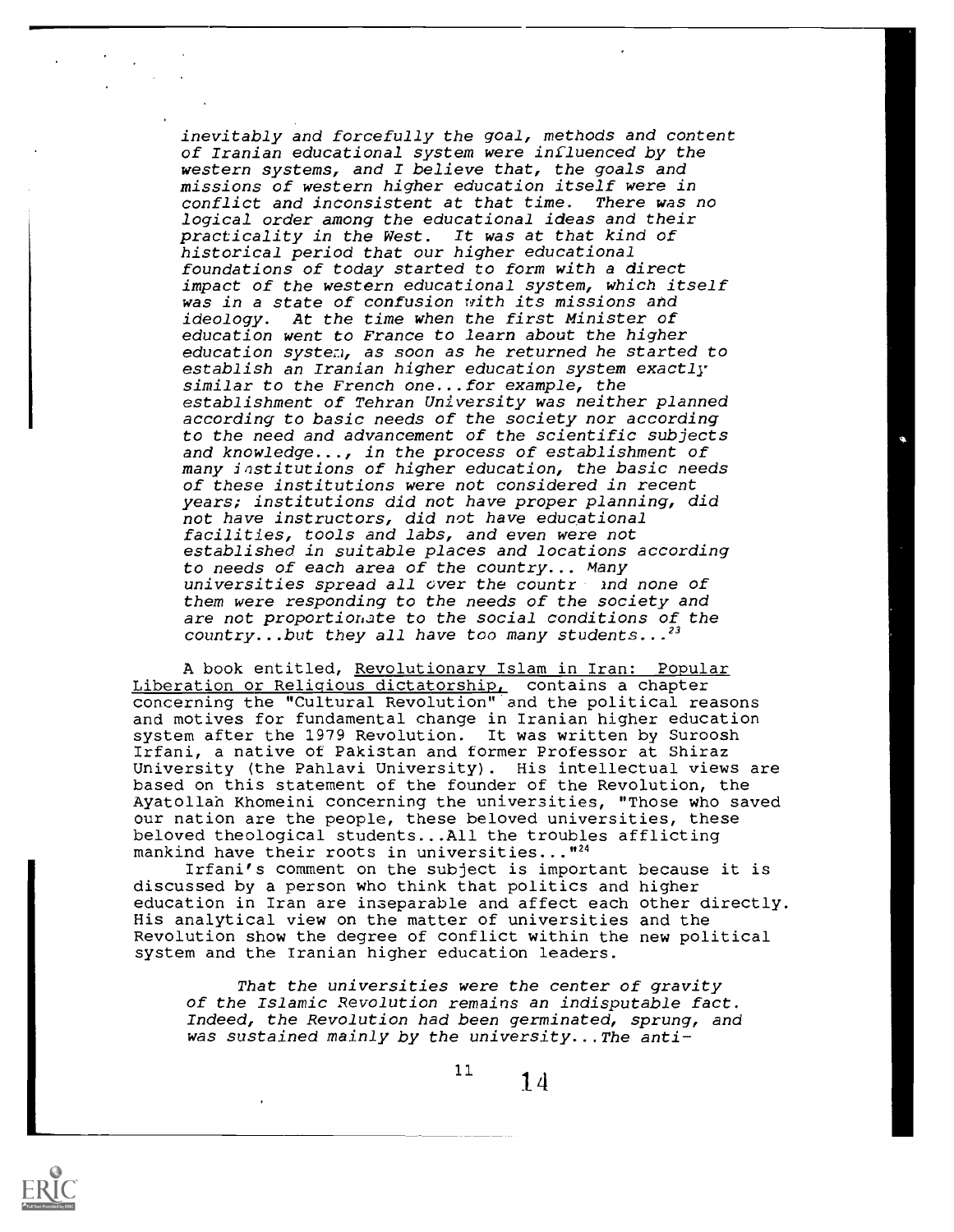university atmosphere have thus been manufactured, the IRP mobilized its forces on April 1980, and moved in to neutralize the challenge posed by the universities and centers for higher learning, using the pretext that universities had to be 'Islamized' through a "Cultural Revolution'...It was therefore vital, argued student followers of Ayatollah Khomeini in their statement, to bring about a revolution in the system of universities. Only then would the 'unhealthy' society become 'automatically pure and healthy'. Thus, according to this logic and outlook, all the problems of the world could be 'automatically' solved by closing down all the universities in the world. 25

Irfani's views are interesting, they are contradictory to the idea that the universities were closed for a fundamental 'Islamization'. He believes the universities were shut down because of political conflicts among the different political parties which had contributed to the formation of the Revolution.

Iran a Revolution in Turmoil was written by Hale Afshar, a native of Iran, and professor at the University of Bradford, England. It was published in 1985, and contains a section about basic changes in the Iranian higher education system after the Revolution. She explains the closure of the Iranian universities and some of the rationales behind that.

The closure of the universities was hailed by Khomeini and his supporters as the Iranian Cultural Revolution. It was intended to clean up the foreignorientated, dependent, imperialist and biased nature of academia and replace it by new revolutionary and specifically Islamic context and content. The Iranian Cultural revolution, however, was not merely a matter of curriculum improvement. In fact he most Western oriented faculties, such as medical schools, were soon reopened and by 1984 a number of technical and scientific faculties were also allowed to reopen. The closure of the universities was both a political decision-made to control the discontented youth- and a cultural one, aimed at simplifying education to make it more similar to the unquestioning style of route learning practiced in the old clergy-controlled school, maktab and madrasah.<sup>26</sup>

Afshar stated an interesting point concerning the role and the contributions of the universities in the formations of the Revolution.

The closure of universities, however, was not merely to initiate Islamification, it was also a conscious attempt by the government to prevent the young and educated from gathering in an open forum for discussions...there was a long-established history of organized resistance to dictatorial oppression in universities and they had been the hotbed of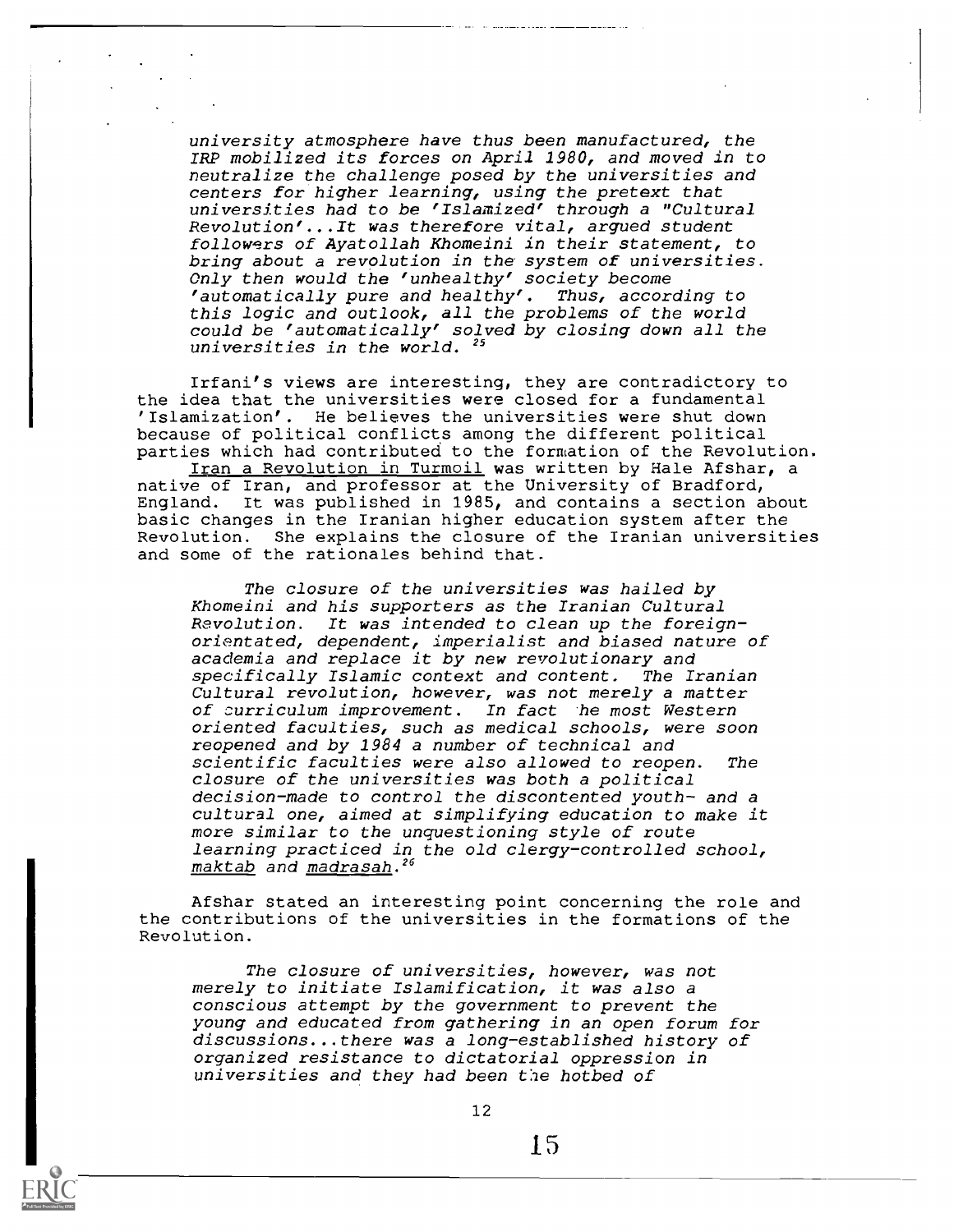revolutionary ideas which preceded the arrival of the Islamic Revolution. the radical authors and thinkers who had for long opposed the Pahlavi regime.<sup>27</sup> The universities nurtured many of

Muhammad Derakhshesh, a former Minister of Education in Iran in the 1950's, has published several books on contemporary Iranian political and social problems and their interrelations with higher education. He critiques the Iranian higher education system under the past regime.

...There is no real rule, regulation and control in our universities, the curriculum and texts are similar to medieval curriculum materials and texts, and the hand-outs and pamphlets being used in the classrooms belong to the stone-age and the medieval time...Our university system seems to be in a deep sleep as of the sleeping of the Ashab-Kahfs' (the seven sleepers of the cave, a religicus story from the Koran)... Universities are not meeting the scientific needs of our present time. Publications are translations of half century ago and our faculty members translate them as their own publications... There is no clear mission and purpose of sending our students to the other countries for more education. As a matter of fact, the government never has announced and cleared the goals and the places of needs for this program of "Sending Students Out-side of Iran"...basically, degrees, knowing officials, and having relations are important factors in obtaining a university position rather than appropriate qualities and a good knowledge and specialty...Our faculties are graduates of the foreign universities but they are unable to read and write in the language of that country in which they obtained their education...a big portion of our budget is allocated for Iranian student offices in western countries, but the money is spent to control these students' political activities, and there is no one :o guide and help these students in their educational affairs and other difficulties in a foreign country.28

Derakhshesh, as permanent longtime leader of the Iranian Teacher Association living now in Washington D.C., sees the irregularity and confusion of the educational system of Iran as the basic sources of the major social, political and economic problems that Iran has been facing. Amir-Kabir Publications in Tehran has been publishing the statements and saying of the Ayatollah Khomeini regarding the universities and the Cultural Revolution. One of the publications which was produced in 1984 is closely related to our inquiry. It is titled: Dar Jostejooye Rah as Kalm-e Imam, Daneshqah va Inqhelab-e Farhanqi (In Search of the Way from the Sayings of the Leader, University and Cultural Revolution). The book had been the basis for a step-byseep policy of remaking in the Iranian university system since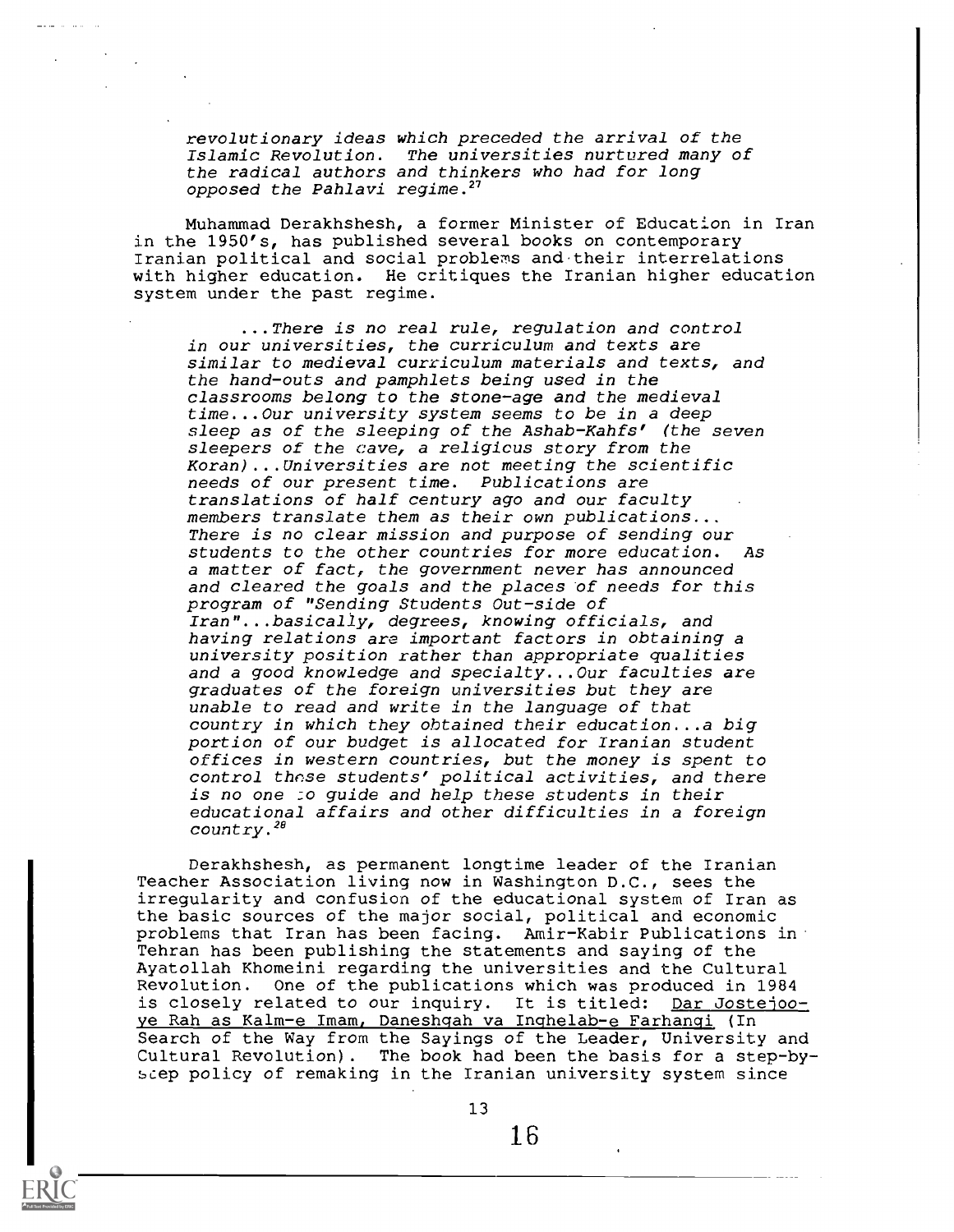1979, the beginning of the Islamization of the universities to the present time. One major area that the leader of the Iranian Islamic Revolution emphasizes in his policy making statement is, "...no western or eastern-oriented values and policy must be practiced in our universities, but Islamic ethics policy must rule in the universities."<sup>29</sup>

Many dissertations have been concerned with Iranian higher education problems and progress. In order to select the most relevant ones for this study, those which discuss United States-Iranian higher education relations and review the Iranian higher education system after the Revolution of 1978 will be examined.

Regarding the educational system and influences of western culture, Ebrahim Mashari believed that,

The cultural impact of the contact with the West was, however, significant. The nineteenth century Iranian culture manifested, as the economic domain, a process of dissolution of the traditional structure and a process of integration, in the form of assimilation, to western culture. The increase in western political and economic influences accompanied the increase in contacts with the western culture which developed a desire for internal reforms along western lines and at the same time a reaction against Western influences. The whole situation was contradictory and hazardous. On the one hand, western cultural contact functioned as an awakening force. It indeed introduced new ideas and outlooks as well as alternatives for social life to the people of Iran, particularly the intellectual. On the other hand, however, this development took place in a condition of increasingly economic and political domination and within the context of a pattern of dependent relations. Consequently, western cultural influence created a pattern of cultural dependency in the society. The elite groups who were exposed to the western culture began to look to the west as a source of inspiration and ideas so that the west became the model of modernization, central to the life of the nation, its policies and outlooks. Westernization was used in Iranian literature as synonymous with modernization, meaning the growing consciousness in Iran of the material and intellectual progress of the west and the adaptation and application of western civilization to traditional Iranian society."

Ezat Nadri in his doctoral dissertation about the rapid growth and the all-areas-shortage of the Iranian higher education claims that,

Higher education in Iran faces a tremendous task in the decades ahead. Recognition of the need for expansion if reelected in the extremely rapid growth in enrollment and the total number of colleges and universities. The increase in manpower demand of industry and business have compounded the already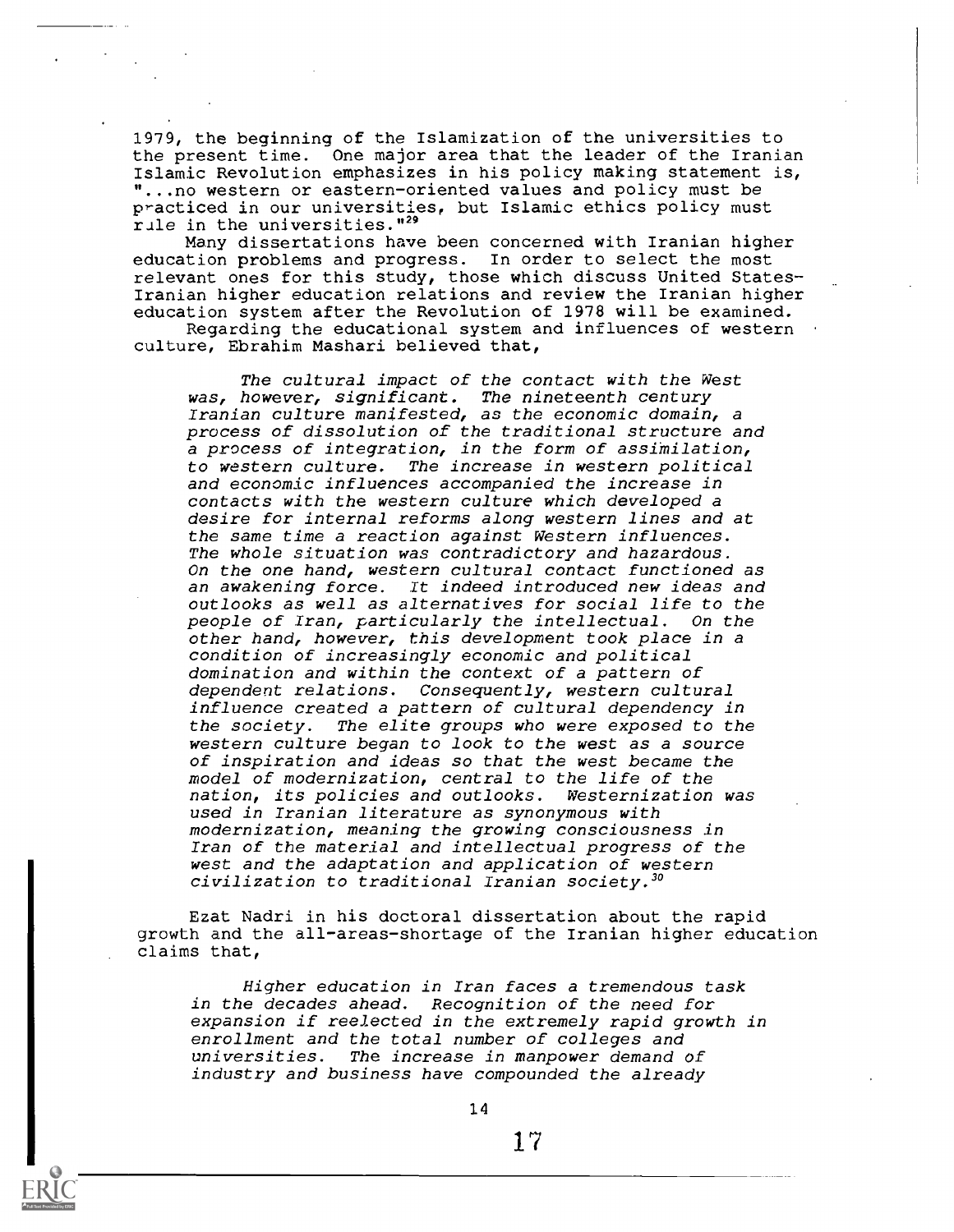urgent problems of inadequate educational facilities and shortage of qualified faculty. The educational system must continue its search for quality while handling a larger quantity of students than ever before. $^{\text{\textit{J1}}}$ 

Ali Akbar Farhangi, in the concluding part of his dissertation, expressed his concern about students' studying abroad. He urged more careful planning.

...Students enrollment abroad has several serious problems and there are important disadvantages to this educational migration. There are more than 100,000 Iranian students abroad. We can find many qualified teachers among them to teach in our expanding universities. To identify these students before they leave would be financially beneficial. Moreover, there must be provision for the best graduates from higher education institutions to continue their post-graduate studies in scientific, technological and administrative areas. <sup>32</sup>

Mansoor Soleimani wrote his dissertation about the educational impact of American missionaries on the educational programs of Iran. Actually informal higher education relations between Iran and the United States began with missionaries' activities in Iran. Soleimani discussed their positive as well as negative impacts.

Theology and sense of moral responsibility may have helped Iranian mission school students to achieve responsible positions in government and in the private sectors. The American church missionaries believed that Iranians have a rich history, literature, and culture, but in order to function as a part of the modern world, they also needed to learn to feel at home The Missionaries tried to build an educational system based on Iranian culture. They claimed that there had definitely been no effort to change or alter the culture, but introduce Christian principles that might help young pupils become good Iranian Christians...The impact of American church missionaries was not all positive; some of the respondents perceived negative influence. They felt that they had made Iranian students unfit to live in Iran because they introduced something different. They thought that American ideas were superior to the Iranian ideas. This was thought to have made students want to leave their native country.  $33$ 

The An Analysis of Higher Education in Iran and a Proposal for its Improvement, is a 1974 dissertation by Muhammad Ali Naelie. He offered several resolutions to the major problems in contemporary Iranian higher education. One of his recommendations was to advance the quality of existing community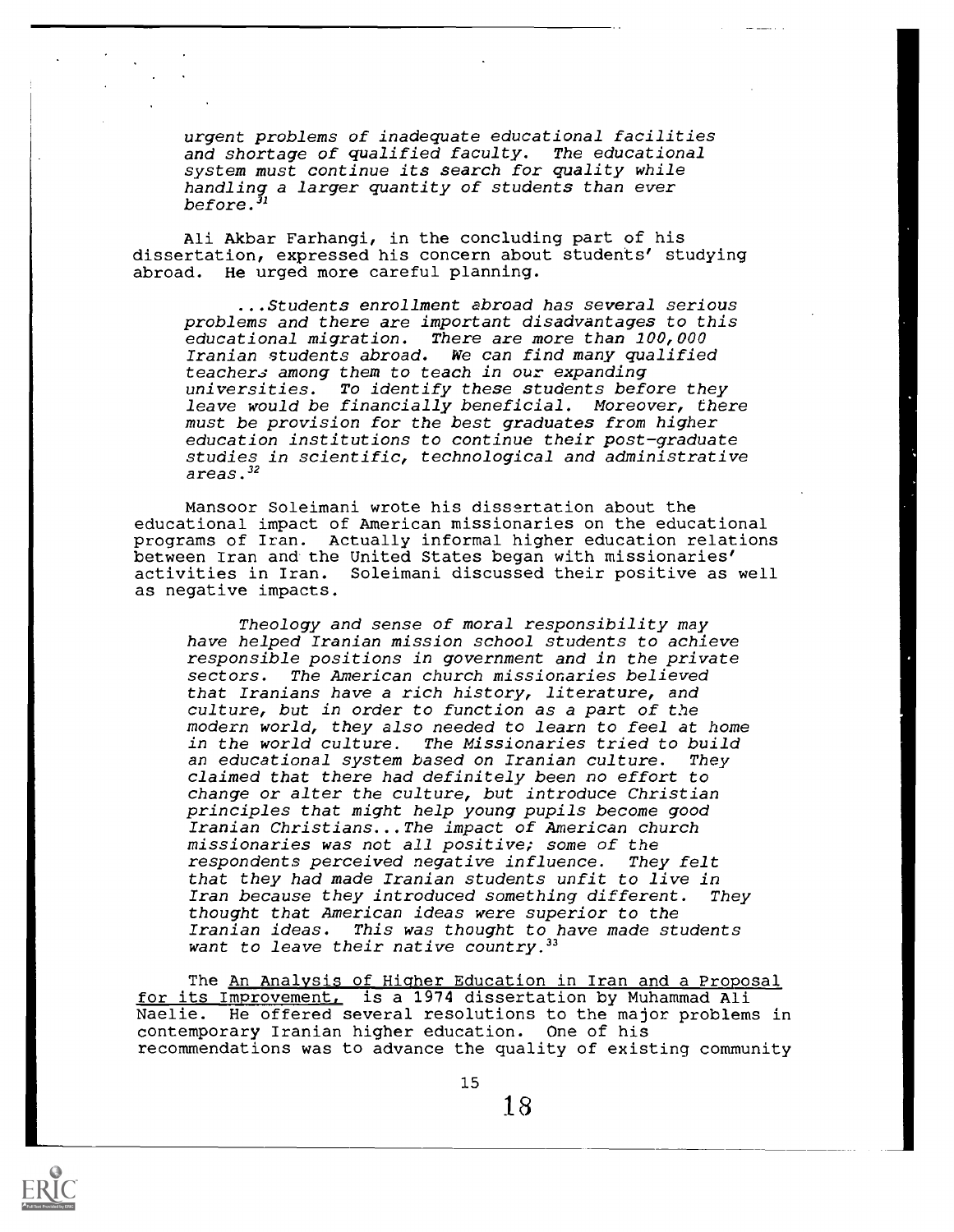colleges and also increase their numbers because of Iran's variety in climate, distance of the cities, and the locat!  $\hat{ }$  of natural resources.

Iran is large in size, with an immense variety of<br>te, soil, flora, and natural resources. This climate, soil, flora, and natural resources. diversity requires a flexible curriculum to fit the regional need and existing resources, such as agriculture, mining, petroleum, etc. Neither the universities of Iran, all of which are located in metropolitan areas, nor the unique curriculum of the two-year institutions can always fulfill the needs of rural areas and small communities. The prospective community junior colleges can serve their surrounding communities by better utilizing the local resources and by educating its citizens through their flexible mechanisms.<sup>34</sup>

The works of many western-educated Iranians regarding culture and education have been published in Iranian Studies: Journal of the Society for Iranian Studies. In one issue of this journal Majid Tehranian claims that,

Modernization came to Iran, as in many African and Asian countries, primarily in the form of westernization. It meant, therefore, the political, educational, and legal institutions in favor of their western counterparts. The cohesion and coherence of a traditional corporate society was thus gradually replaced by the, tensions and contradictions of modernizing institutions. The indigenous institutions have had very little time or opportunity to respond to the western challenge by adoption and adaptation; they have largely recoiled in reaction.<sup>35</sup>

A short and critical study related to  $U.S.$  - Iranian educational and cultural influence was done as an inquiry based on library documents in the United States by Javad Raiesdance and Thomas E. Spencer. The introduction to the article states that, "There have been reciprocal influences. It should be noted that since World War II Iran has been a very important factor in the national security of the United States."<sup>36</sup> It also identifies several ways in which United States education helped to modify the Iranian educational system. Relations among some American and Iranian universities are discussed in this article. The author claims that "...it seems plausible to state that the influence has been mostly one-directional: the quality of educational programs in Iran has risen considerably."<sup>37</sup> Regarding how some of the American universities were involved in Iranian higher education, Raiesdana and Spencer claim that, "Some of the American universities have performed in rather general advisory roles; others have contracted to develop special projects."<sup>38</sup> One other remarkable point which the article includes is the number of Iranian students in the United States in 1976, "representing the largest group of foreign students in

1.9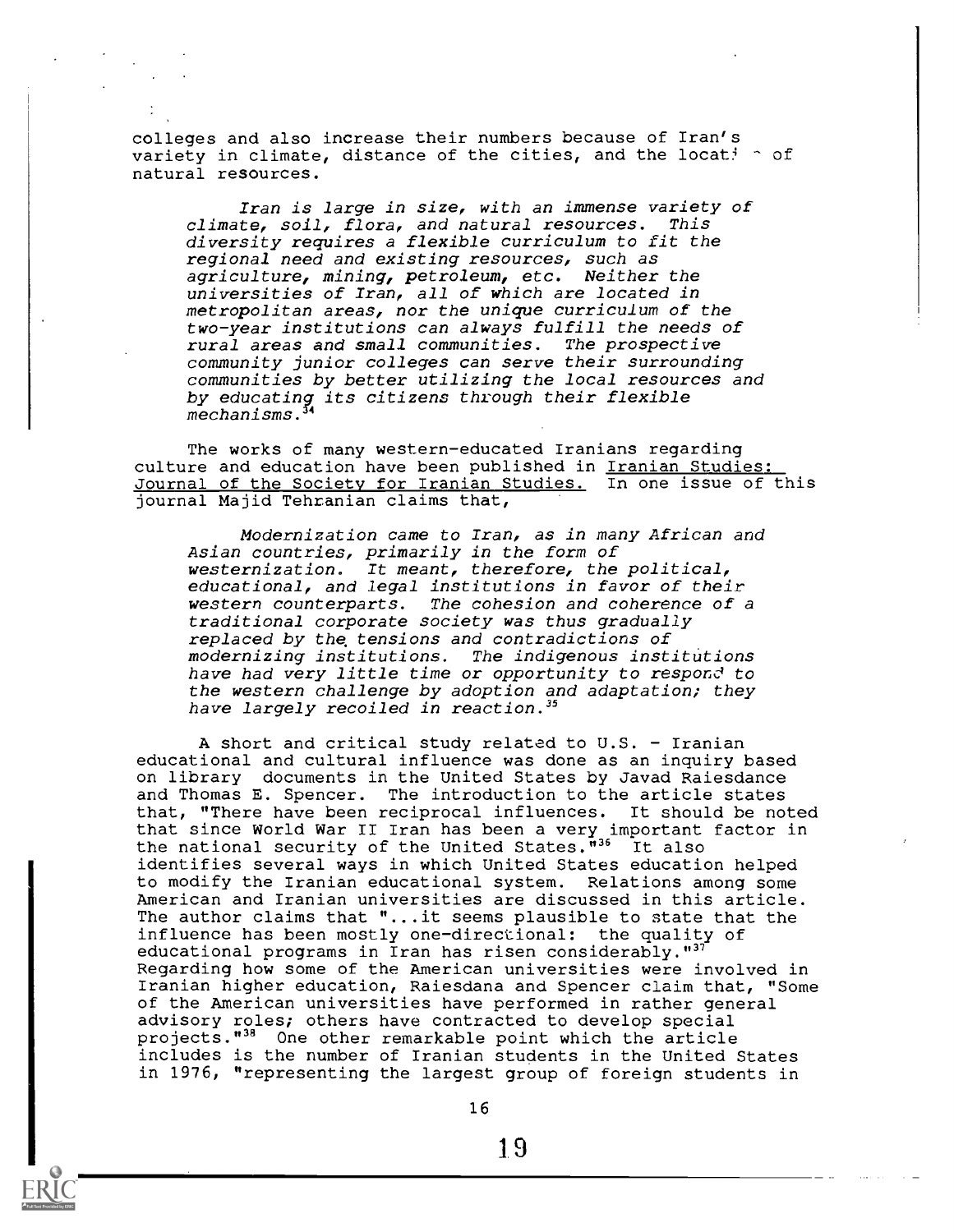#### the United States."<sup>39</sup>

A general analytical report of U.S.-Iranian higher education relations was published in 1976. It was concerned with higher education cooperation between Iran and the United States titled, An Analysis of U.S.-Iranian Cooperation in Higher Education. While it is a valuable report seen through western eyes, it contains shortcomings in several areas. For example, in a section called: "Analysis of Major Problems..." the authors claim that most of the problems concerning higher education in .Iran occured in typical categories for western higher education such as academic, administrative and financial issues. no hint on those pages to indicate that the fundamental problem that Iranian higher education was then facing was a deep clash between positivist modernism and the traditional ideal values of Iranian culture and Islamic belief. So the traditional and indigenous culture and its ties with the masses were ignored into the American efforts to develop the Iranian higher education system. Instead, an attempt was made to impose a new culture which was foreign to Iran. One of the concluding remarks of the report stated that "Effective cooperation between Iran and American Universities depends in part upon mutual understanding of higher education in each country." 39a

William B. Storm and Richard W. Gable published a short analytical study in 1960 concerning technical assistance in higher education between the University of Southern California and the University of Tehran. The study contains several interesting problems which had emerged into the process of higher education relations between the United States and Iran. The U.S.C. brought over Iranian professors to train and instruct them in modern public administrative techniques. Storm and Gable claim that some twenty-five years ago,

Thirty Iranian scholars have been educated in the United States, in a cultural foreign to them, to prepare then to teach a subject in their own culture which was virtually unknown.<sup>40</sup>

One of the problems which the two parties faced at a very early stage of the assistance is explained.

They (Iranians) had no words to express "public administration." We spent fully three hours with principal members of the faculty of the University to devise a phase that would express in Farsi the idea that we were trying to convey by "public administration.<sup>"41</sup>

When the U.S.C. advisors started their assistance to the University of Tehran in order to develop a public administration program, they learned that,

While the dean and chancellor of the university agreed to the cooperative venture in higher education for pubic administration, their conception of it was quite different from that of their American advisor.

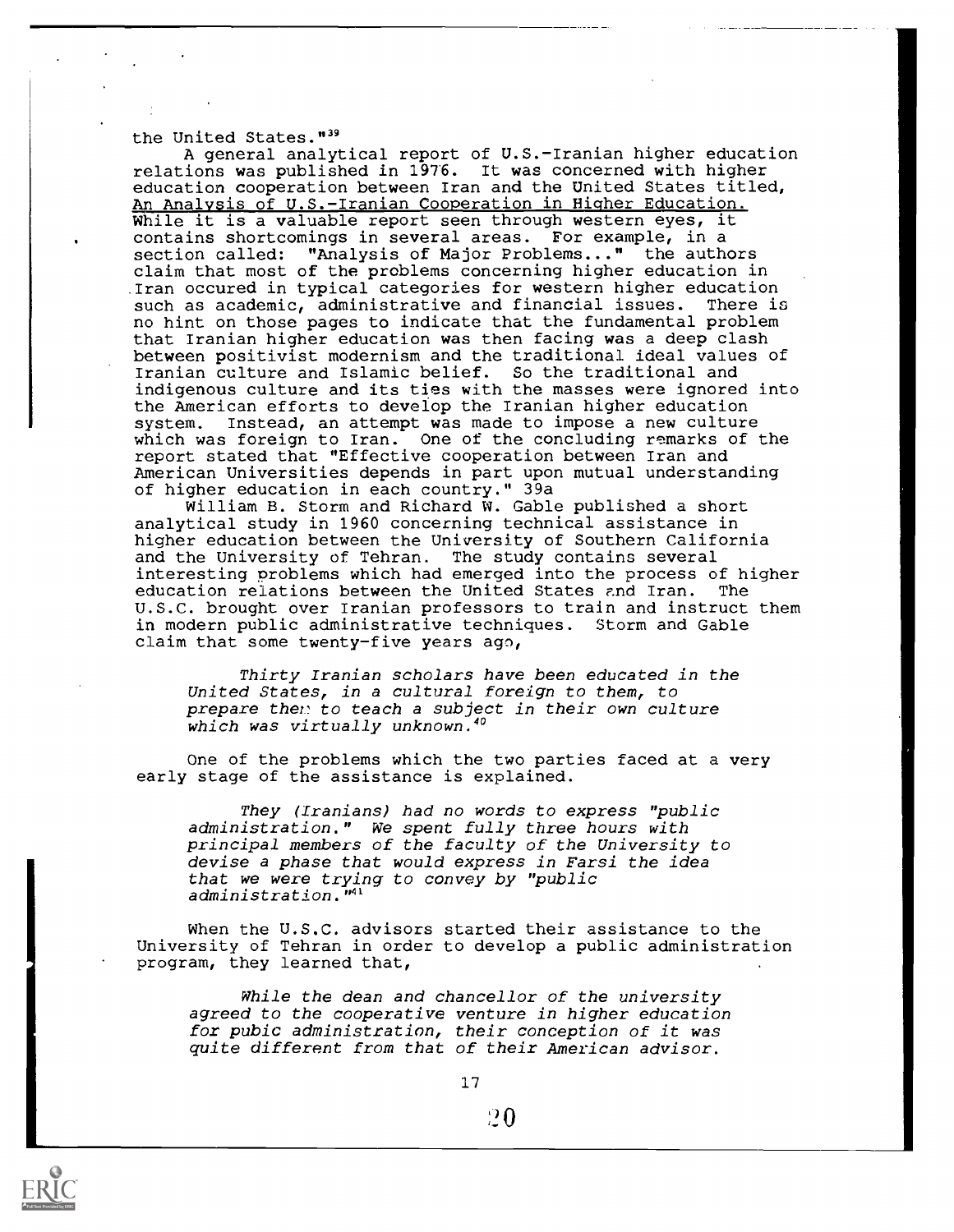The European pattern of education predominated in Iran; many of the professors had been trained in France. The university was viewed as an agency of service to the community. Education in such a specialized and practical field as administration did not exist in Iran and was looked down on by many. Exactly what could be taught in the field of administration and management was not clear to university officials...<sup>42</sup>

This study, despite being very short and optimistic, is a valuable and instructive one. Some of the experiences and difficulties described in it can be considered when developing any other cross-cultural higher education relationships.

Another more recent study, Iran's Pahlavi University: Decade of Cooperation with the University of Pennsylvania directly discusses higher education relations between an American university and an Iranian one. In it W.A. Copeland indicated that modernizing the University of Shiraz (Pahlavi) as an American-style university in Iran with the cooperation of the University of Pennsylvania had two goals.

1) to attract, by academic excellence, those students who would normally seek their undergraduate degrees abroad; and 2) to attract back to Iran, as members of the faculty, those Iranians who had their graduate degrees, primarily doctorates, from leading American institutions.<sup>43</sup>

A major point in this study seems to be the cooperation established mainly to resolve two major problems that Iranian higher education was facing in the sixties because of the inappropriate adoption of the western-type of higher education system years ago. First, there had been anticipation of what the consequences of this kind of system for Iran would be. The adoption of western education first created the problem of brain drain. Second, it brought about the desire of Iranian students to leave the country to pursue higher education mainly in western societies. The rapid development of the University during he first two years of cooperation is analyzed.

The United States Agency for International Development (AID), sponsor of the original survey, was impressed with the prospect of innovation in Iranian eduation as represented by Pahlavi University...An experiment has been initiated whereby Pennsylvania provides residents--American doctors-- to pahlavi in a limited number of fields from one of the University of Pennsylvania affiliated hospitals. These residents normally go to Shiraz for a period of 6 to 9 months. Thus far, residents have been sent to Shiraz for training in surgery and pediatrics. In addition, Iranian residents have come to Pennsylvania for training in veterinary medicine, OB/GYN, pathology, and pediatrics."

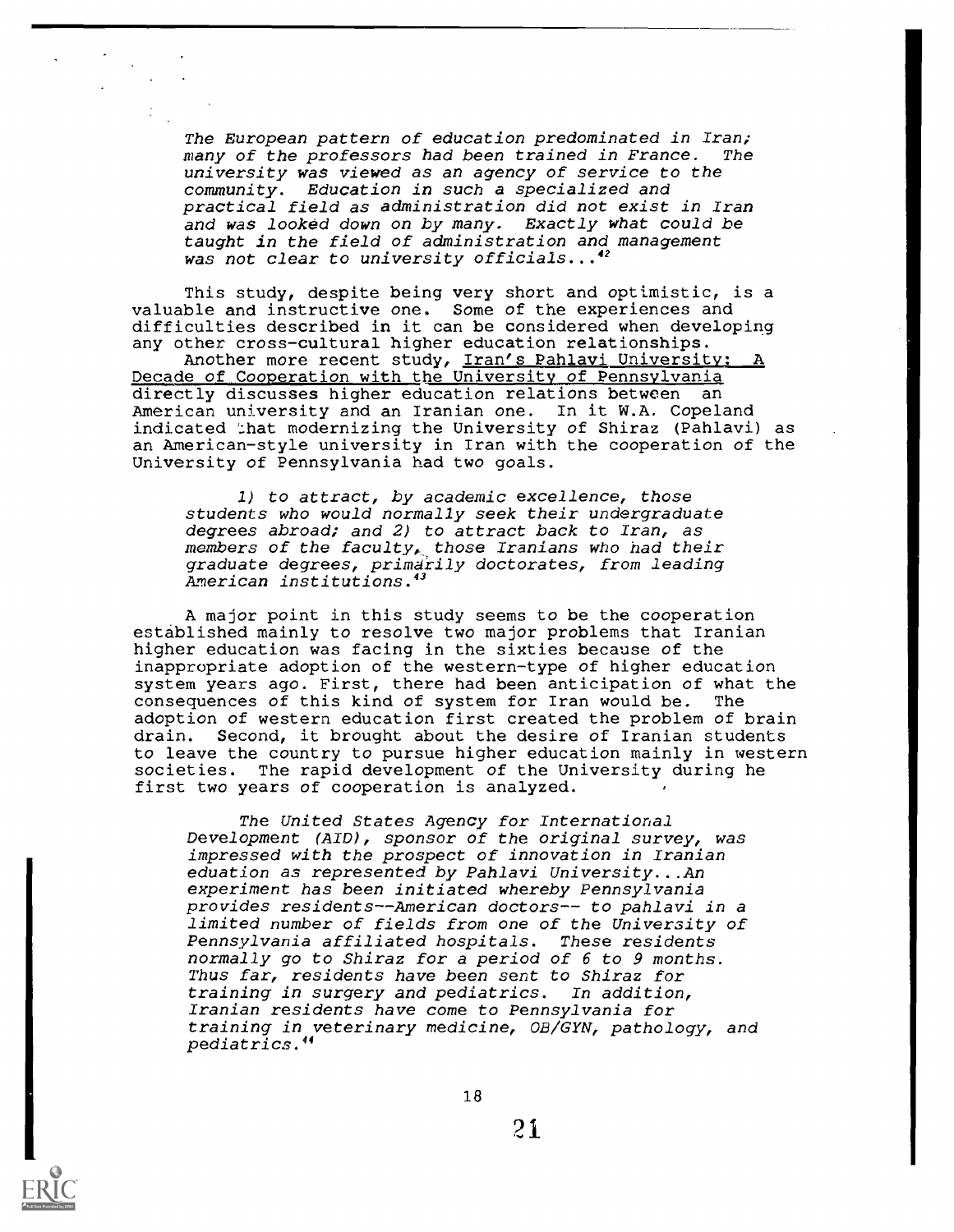It is interesting to note significant changes that took place in Iranian education institutions in the 1970's because of the Pahlavi-Pennsylvania cooperation in the 1970's. Copeland claimed that,

...all universities now have boards of trustees and full-time faculties. Sabbatical leave is granted to faculty members, and teaching loads have been reduced in order to encourage the development of research in universities. These practices were first introduced in Shiraz, but rapidly spread to other centers of learning."

A research paper conceding inter-institutional cooperation between the University for Teacher Education and the University of California, Los Angeles was published in 1981 by Thomas J. LaBele, a professor of education who was involved in this cooperation. The paper provides information about the goals of the relationship between these two Iranian and American institutions. He discusses the rapid growth of Iranian higher education and claims that the country's need for trained manpower forced the authorities to send graduate and undergraduate student to America, as well as European institutions.

Both the university's entrance examinations and the need for professors led to increased numbers going abroad for higher education. In 1978, some 60,000 Iranian students were estimated to be studying under official government auspices in 40 countries. Forty percent of these individuals were studying in the United States where they constituted the largest non-U.S. citizen student population of any foreign country, totaling approximately 20;000 individuals by 1976.46

LaBelle recognized that the Iranian partner institution was originally French oriented and influenced by French educated administrators and professors. It then turned to American higher education methods.

...The University for Teacher Education (UTE) has approximately 4,000 students and is the principal institution in Iran responsible for the training of secondary school personnel. UTE went from being a French-influenced teacher training college to a university in 1973. After 1973, in an effort to develop graduate programs, upgrade its current faculty, and train new faculty, it looked primarily to the United States to borrow educational practices. Creating academic ties with U.S. institutions became common in Iran during the 1970's. Fifteen Iranian universities, for example, had a total of 42 formal links with 32 U.S. universities in the late 1976.47

Perhaps higher education was one of the most efficient ways of transferring western values to Iran. On this background, "The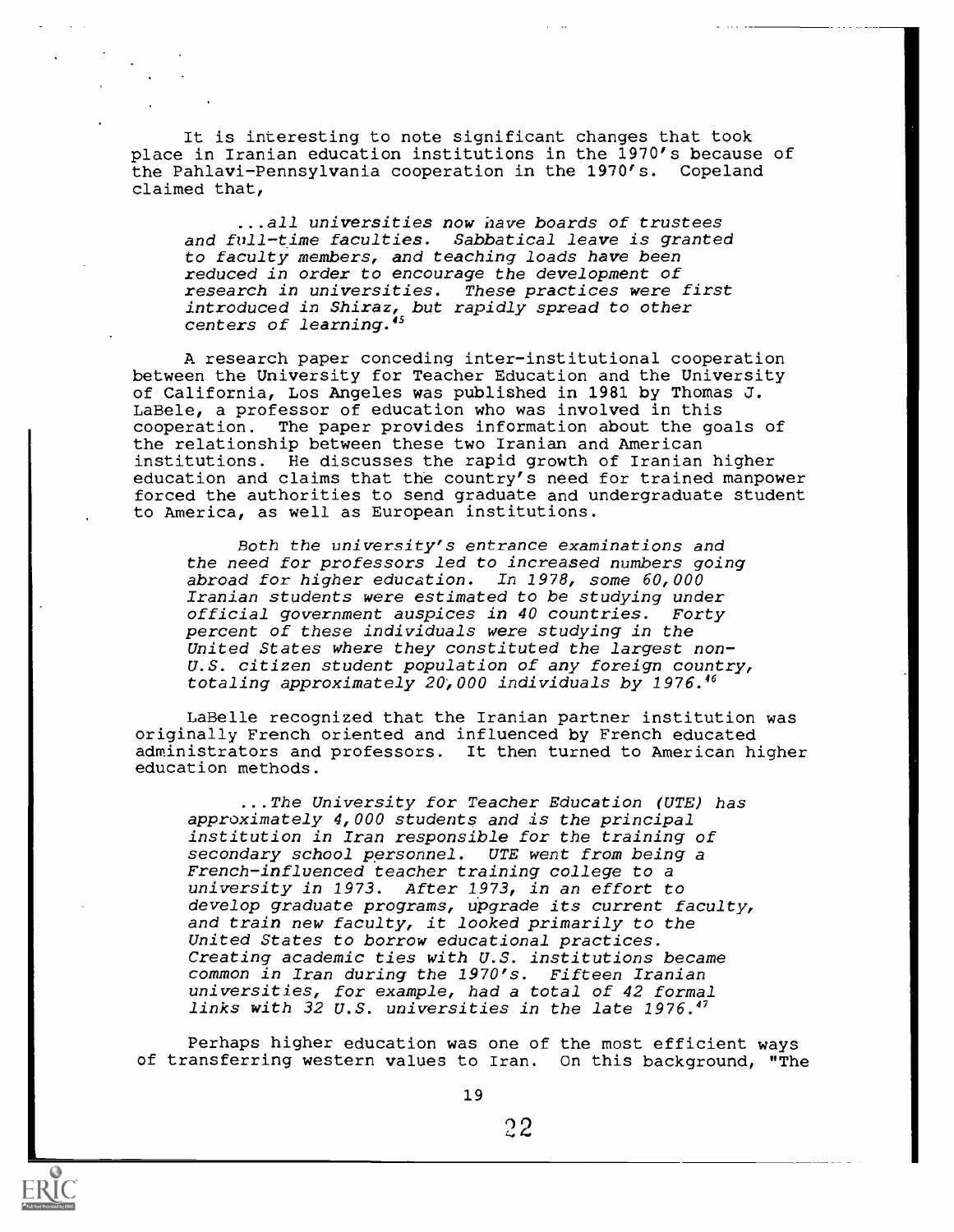Westoxication" of Iran: Depictions and Reactions of Behrangi, Al-e Ahmad, and Shariati" is a related article written by Brad Hanson. The author review the ideologies of three Iranian educators whom each were exposed to western values and culture by either going through a western-type higher education system or by traveling to the western countries. These school and university professors, Behrangi, Al-e Ahmad, and Shariate, have been known as heroes as well as revolutionaries to Iranians for the last thirty-five years. Each one of them in one way or another was opposed to the wholesale adoption of western cultural and educational values by the Pahalvi regime. Hanson categorizes these educators' ideologies as follows:

...first is the leftist, secularist school teacher Behrangi, who mocks the trite bourgeois culture so imitative of Western culture, abhors the great income gaps in Iranian society, and protests the pervasive Iranian educational system. Behrangi urges struggle, revolutionary and violence, if need be, based on knowledge and experience, to achieve social equality and cultural independence...Next is the secularist, renowned beiletrist Al-e Ahmad, who paints in broad brush strokes Iran's economic and cultural dependency on the West, dismisses religion and the ulama as a reactionary and ineffective bulwark against Western domination, and recommends "taming of the machine" through indigenouzation of technology. However, after a period of intense religious reexamination during the hajj, Al-e Ahamad came to accept religion as vital, native, non-Western part of Iranian identity with a potential for effective resistance to "Westoxication." ...Finally, there is the lay religious leader, Westerneducated Shariati, who identifies with the worldwide struggle of Third World peoples against imperialism but rejects Marxism as an alternative--although at times he employs its idiom and recognizes the value of some of its insights. Shariati advocates a politically active, even revolutionary, revitalized Shiaism, indigenous to Ir:n, struggling for social justice, as a third way between Westernization and Marxism."

Behrangi was a village teacher and a graduate of Tabriz University with a B.A. in English literature who believed that Iranian textbooks must be changed and the textbooks must be suitable and familiar to the children's environment. The textbook's contents are mostly are translated from the American texts to Persian and placed in the Persian school's textbooks. Perhaps, it was for this reason that Behrangi wrote his own text for Azarbiajani's children, who spoke Turkish at home and had to learn Farsi in the public schools. He wanted to see a major change in selecting the content and subject area from elementary school level to the university. Hanson presents some of Behrangi's idea.

... more than 90 percent of the education and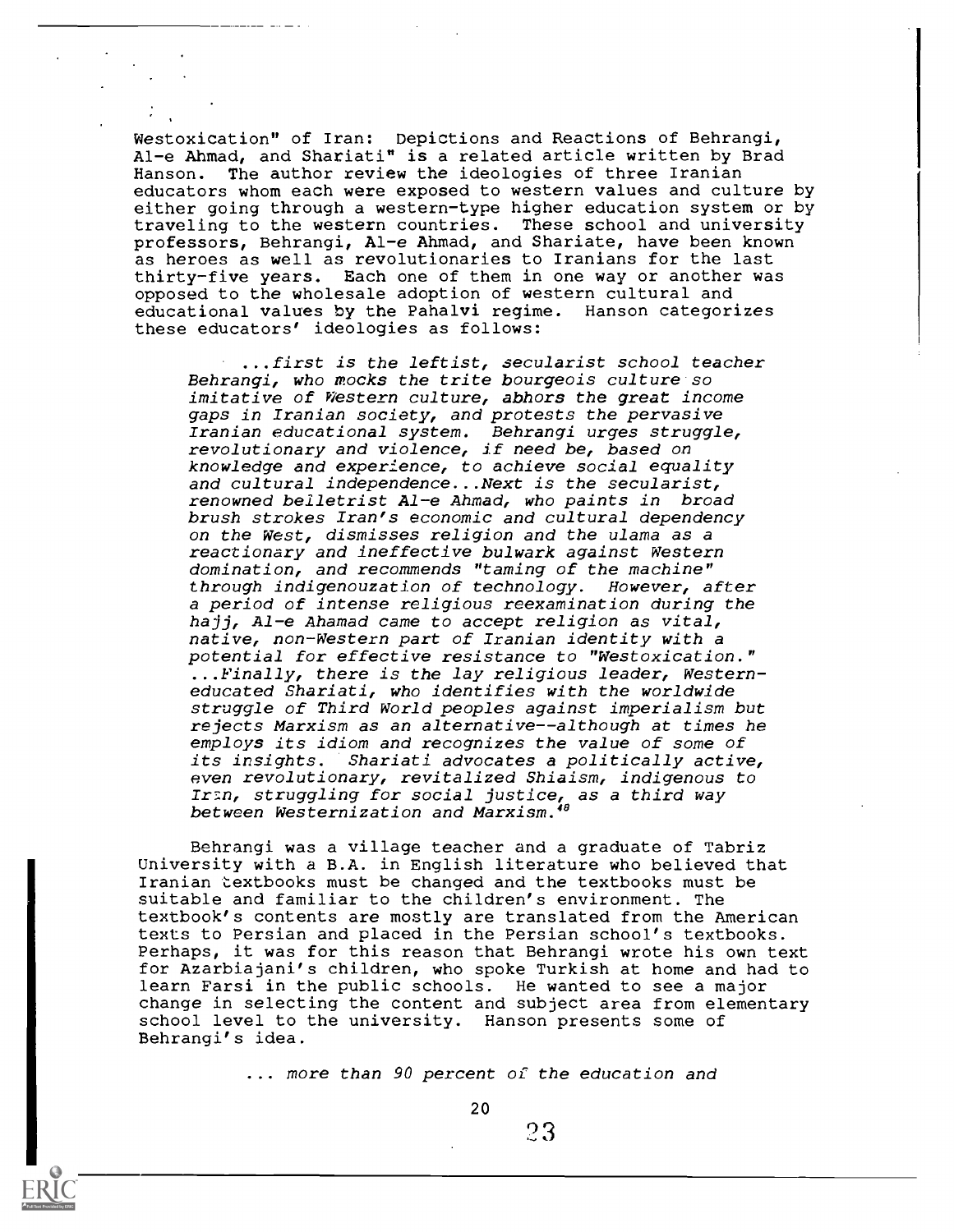psychology texts used in Iranian teacher training schools are American educators' texts translated into Persian. While their (American) teachers' problems of underweight or overweight students may be relevant to the United States, these American texts are totally irrelevant to Iranian problems. At best, they might be applicable to only a few schools in northern part of Tehran, but not to the Iranian villages.<sup>49</sup>

Al-e Ahmad always had an extremist point of view regarding Iranian higher educational relations with the West, particularly western Europe and the United States. Hanson's perception concerning Al-e Ahmad's view is,

...Al-e Ahmad goes further and proposes a complete half of the dispatch of Iranian students to Europe and the United States for perhaps twenty years, suggesting instead that they be sent only to Japan and India, the two countries in his opinion which have best coped with the machine age and adopted (it is spelled as it is) technology well... $^{50}$ 

Hanson's view about Shariati's ideology is very different in comparison to the other two. He believes that Shariati was the creator of ground theory of the Iranian Revolution and its uniqueness in opposition to the West. "...Only Shariati, the most western-educated of them all, developed a response capable of mobilizing large numbers of Iranian during the 1978-1979 Revolution."51

### Final Words

A selected gorup of publications and books which contained information related to the problems and issues of the higher education relations between Iran and the United States between 1960 and 1987 were examined in this inquiry. The perceptions of qualified specialist informants regarding the various impacts on both societies within the domain of higher education were investigated. The evidence that was compiled made it clear that since 1960 higher education policies, programs, and practices in Iran had important influences on the economic, political, religious, and social aspects of the country. As the informants understand the situation, the reverse is also undoubtedly true. Most of the sources from which data for this research was obtained also recognized that the relations among Iranian and United States institutions of higher learning had a considerable influence on the American system as well.

According to the perceptions of many informants, higher education relations between a less economically advanced country like Iran and a technologically sophisticated on such as the United States are uneven. Thus, they believe that in many aspects, the involvements were rather one-sided. Their analyses conclude that the more powerful society penetrates the culture of the less powerful one to a much greater extant than is inversely the case. They therefore describe the many American higher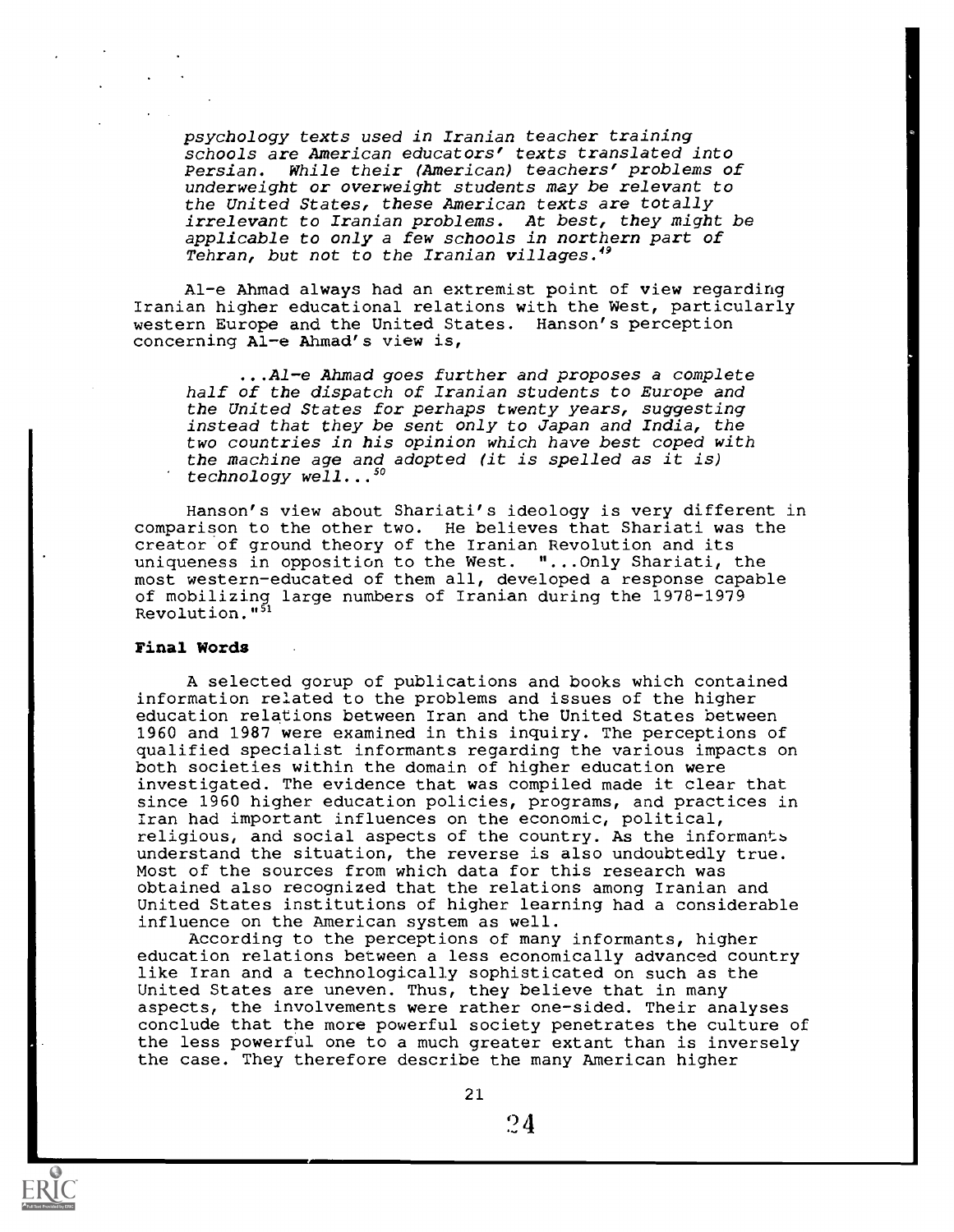education influences that caused a vast and very rapid development of the system of higher learning in Iran. They do not emphasize the inverse dynamics in which American universities were being affected by their Iranian connections.

In some of the documents there was, however, recognition that the modern western type of learning was being infused into the traditional Islamic system of higher learning in Iran prior to the Revolution, there the western instructional and discipline methods met with great resistance. Thus a major sector of higher education in Iran remained distant from the innovations taking place in the universities. Not only were the academic changes not adopted uniformly across the spectrum of Iranian higher learning, but particularly the madrasah teachers and their students, and the considerable constituency of their supporters, were hostile to the changes. This was a profound ideological confrontation in which the Iranians who adopted the American approaches were regarded as atheists and materialists. From the perspective of Shiite Islamic clerics, they had turned their backs on Iran's Muslim heritage.

These documents demonstrate that many scholars recognized that both before and after the Revolution, the Iranian higher education system confronted many major internal and external problems. The problems grew not only from the wholesale adoption of a westernized and some of the Western European higher education, but also from the country's unique culturally, economic, political, religious, and social characteristics.

Perhaps, several hardworking generations would be needed to overcome these deep and strongly-rooted problems of higher education, They are, furthermore, linked with other economic, political, religious, and social issues. So improving higher education requires having at least a workable option in these related areas which implies the internal and external impacts of any of these social and cultural phenomenon.

- 1. George Lenczowski, Editor Iran Under The Pahlavis. Stanford, California: Hoover Institution, 1978, p. 308.
- 2. Ibid., p. 318.
- 3. Ibid., p. 308.
- 4. Joseph S. Szyliowicz. Education and Modernization in the Middle East. Ithaca, N.Y.: Cornell University Press, 1973, p. 1.
- 5. Ibid., p. 2.
- 6. Ibid., p. 439.
- 7. Michael M. J. Fischer, <u>Iran: From Reliqious Dispute to</u><br>Revolution. Cambridge, Massachusetts: Harvard University Cambridge, Massachusetts: Harvard University Press, 1980, pp. 61-62.
- 8. Ibid., p. 58.

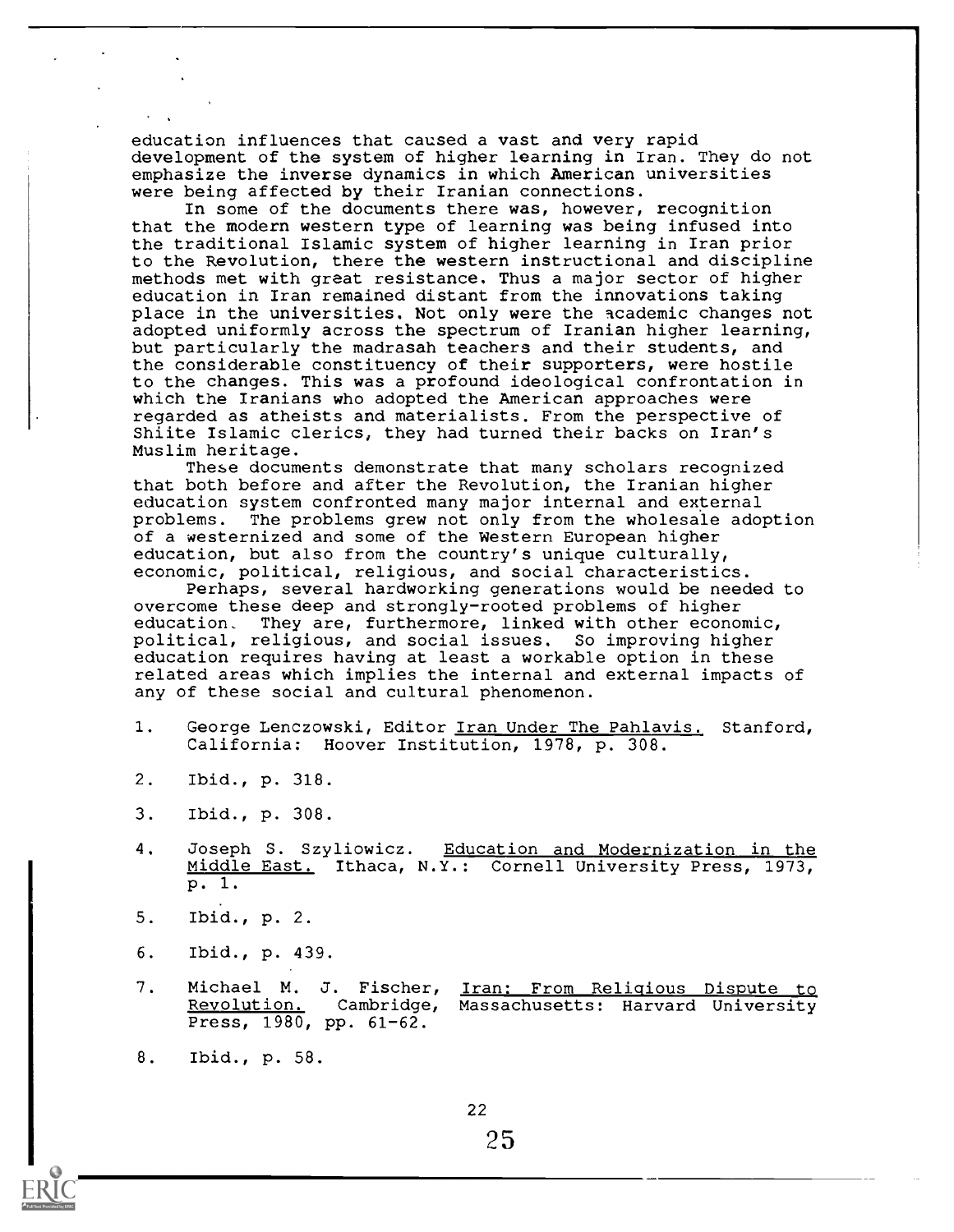- 9. Seyyed Hossein Nasr, Islamic Life and Thought, Albany, New York: State University of New York Press. p. 31.
- 10. Haddad, Haines and Findly, The Islamic Impact, New York: Syracuse University Press, 1984, pp. 50-51.
- 11. William H. Forbis, Fall of the Peacock Throne: The Story of Iran, New York: McGraw Hill Book Company, 1980, p. 195.
- 12. Ibid., p. 197.
- 13. Ibid., p. 199.
- 14. A. Reza Arasteh, <u>Education and Social Awakening in Iran,</u> Netherlands: E.J. Brill, Leiden, 1969, p. 208-209.
- 15. Ibid., p. 208.
- 16. Ibid., p. 37.
- 17. Clarence Hendershot, Politics, Polemics and Pedagogs: A study of United States Technical Assistance in Education to Iran, Including Negotiations, Political Considerations in Iran and the United States, Programming, Methods, Problems, Results, and Evaluations. New York, New York: Vantage Press, 1975, p. 250.
- 18. Ibid., p. 250.
- 19. Ibid., p. 251.
- 20. Ali Shariati, Phalsapheh-i Talim-va-Tarbeyat (Philosophy of Education), Iran, Tehran: Asare Besat Publication. (no date) p. 86.
- 21. Ibid., p. 87.
- 22. Jalal-e Al-e Ahmad, Translator Gharbzadeqi, Weststruckness, Lexington: KY, 1982, p. 154.
- 23. Jalal-e Al-e Ahmad, In the Service and Treacherous or Disloyalty of the Intellectuals. Tehran: Iran, Karazmi Publication, 1978, p.41.
- 24. Ali Shariatmadari, Talim va Tarbiet-e Islami, Islamic Education, Tehran: Iran, Nehzat-e Zanan-e Iran Publication, 1982, pp. 180-185.
- 25. Suroosh Irfani, Revolutionary Islam in Iran: Popular Liberation or Religious Dictatorship, England, London: Zed Books Ltd., 1983, pp. 204-205.
- 26. Ibid., p. 209.

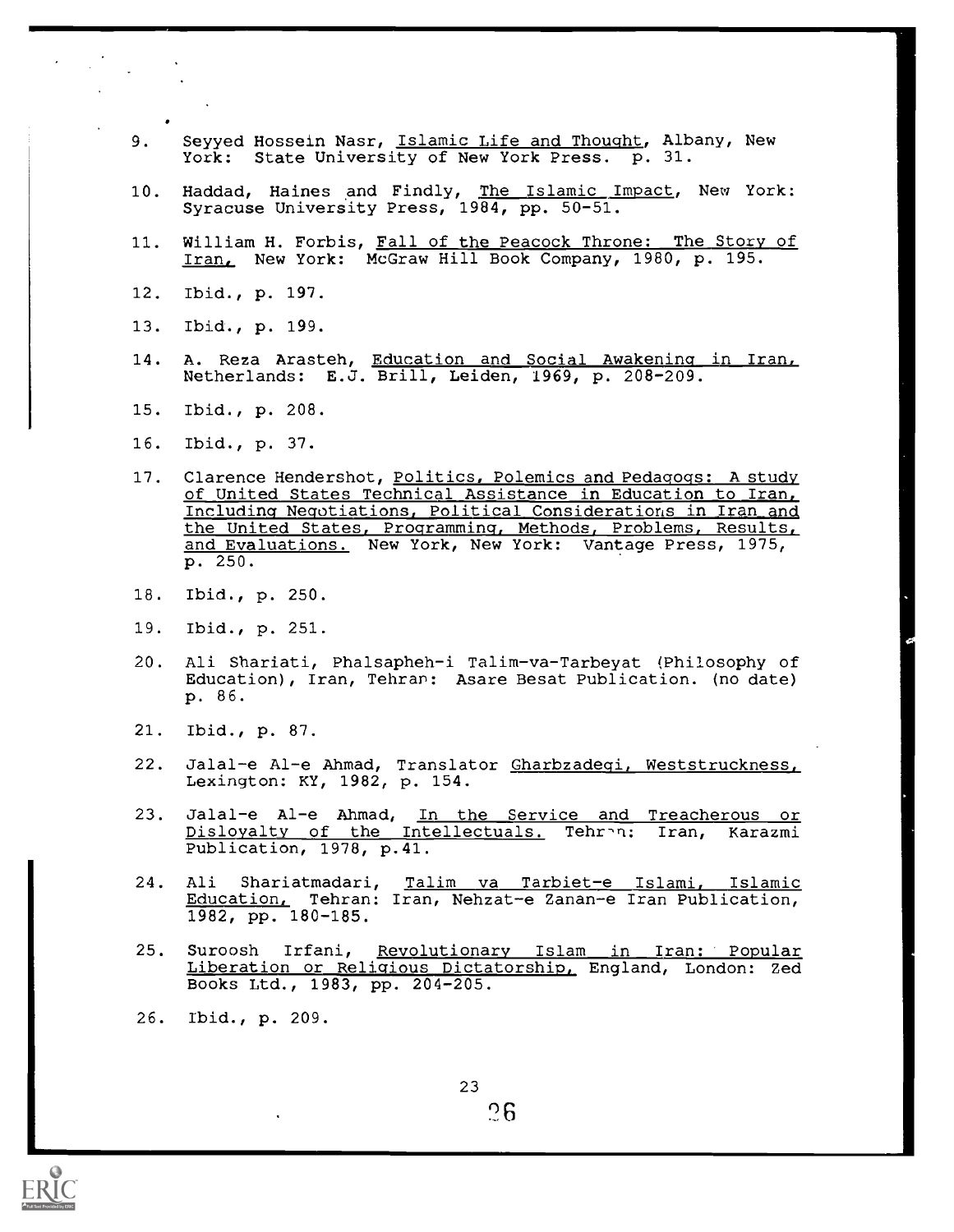- 27. Muhammad Derakhshesh, Barot-e Enghelab, The Gunpowder of The Revolution. Iran, Tehran" Sazeman-e Entersharat-e Now, New Publication Institute, 1978, pp. 206-207.
- 28. Manouchehr Haghighi, Iran and Iranians in English Literature of the 16th, and 18th Centuries. Iran, Tehran: The College of Translation Press, 1970, p. 148.
- 29. Daneshgah va Enghelab-e Farhangi (University and Cultural Revolution), Az Bayanat-e va Elamiehhayeh Imam Khomeini Az Sal-e 1341-1361, (The Sayings and Statements of Emam Khomeini: 1963-1983), Tehran, Iran: Amir-Kabir Publication, 1984, pp. 19-21.
- 30. Ebrahim Mashari, "Dependency and Education: An Analysis of the<br>Development of Iranian Education Since World War II" (Ph.D. Development of Iranian Education Since World War II" dissertation, Vanderbilt University, 1980) pp. 58-59.
- 31. Ezatolah Nadri, "An Analysis of Critical Issues and Problems of Higher Education in Iran" (Ph.D. dissertation, University of Southern California, 1977) p. 95.
- 32. ALi Akbar Farhangi. "An Investigation of the Ideological Foundation and Administrative Structure of Higher Education in Iran from Islamic Madressahs to Western Style Universities" (Ph.D. dissertation, Athens, OH., Ohio University, 1980) p. 224.
- 33. Mansoor Soleimani, " The Educational Impact of American Church Missionaries on the Educational Progress of Iran: (1834- 1925)" (Ph.D. Dissertation, Stocton, CA., University of the Pacific, 1980) p. 80.
- 34. Muhammad Ali Naeli, "An Analysis of Higher Education in Iran and a Proposal for its Improvement" (Ph.D. dissertation, The Ohio State University, 1974) p. 162.
- 35. Majid Tehranian, "Communication and Revolution in Iran: The Passing of a Paradigm,' Iranian Studies: Journal of The Society for Iranian Studies 1-4 (XIII), 1980, p. 6.
- 36. Javad Raiesdana and Thomas E. Spencer. "American Influence on Education and Culture." College Student's Journal 12:419, winter, 1978, p. 419.
- 37. Ibid., p. 418.
- 38. Ibid., p. 418.
- 39. Ibid., p. 419.
- 40. Carl K. Eicher, et al., Analysis of U.S.-Iranian Cooperation<br>in Higher Education. Washington D.C.: Overseas Liaison in Higher Education. Washington D.C.: Committee, American Council on Education, November 1976, p. 114.